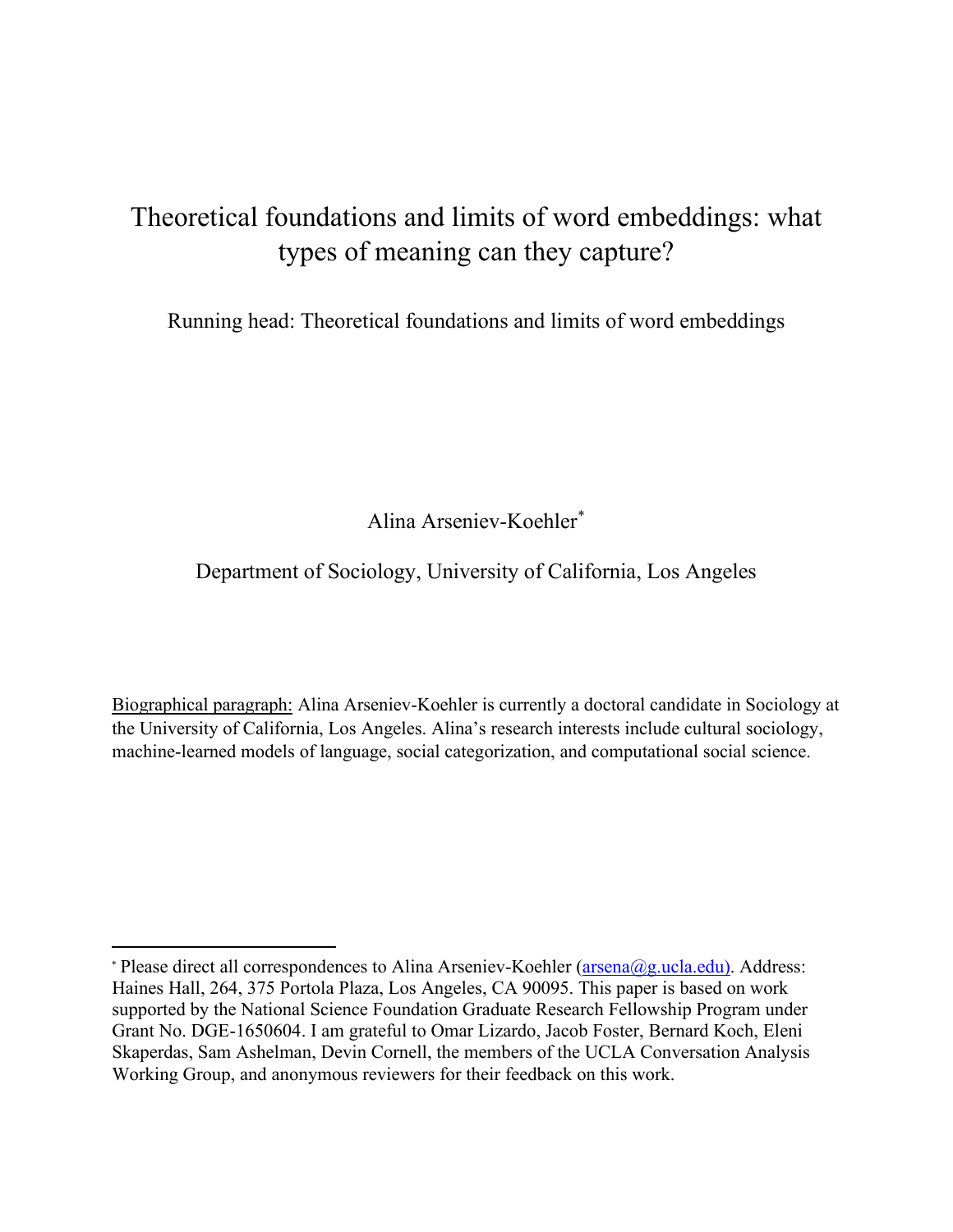### Theoretical foundations and limits of word embeddings: what types of meaning can they capture?

Measuring meaning is a central problem in cultural sociology and word embeddings may offer powerful new tools to do so. But like any tool, they build on and exert theoretical assumptions. In this paper I theorize the ways in which word embeddings model three core premises of a structural linguistic theory of meaning: that meaning is relational, coherent, and may be analyzed as a static system. In certain ways, word embedding methods are vulnerable to the same, enduring critiques of these premises. In other ways, they offer novel solutions to these critiques. More broadly, formalizing the study of meaning with word embeddings offers theoretical opportunities to clarify core concepts and debates in cultural sociology, such as the coherence of meaning. Just as network analysis specified the once vague notion of social relations (Borgatti et al. 2009), formalizing meaning with embedding methods can push us to specify and reimagine meaning itself.

Keywords: culture, meaning, word embedding, structuralism, text mining, text representations, semantics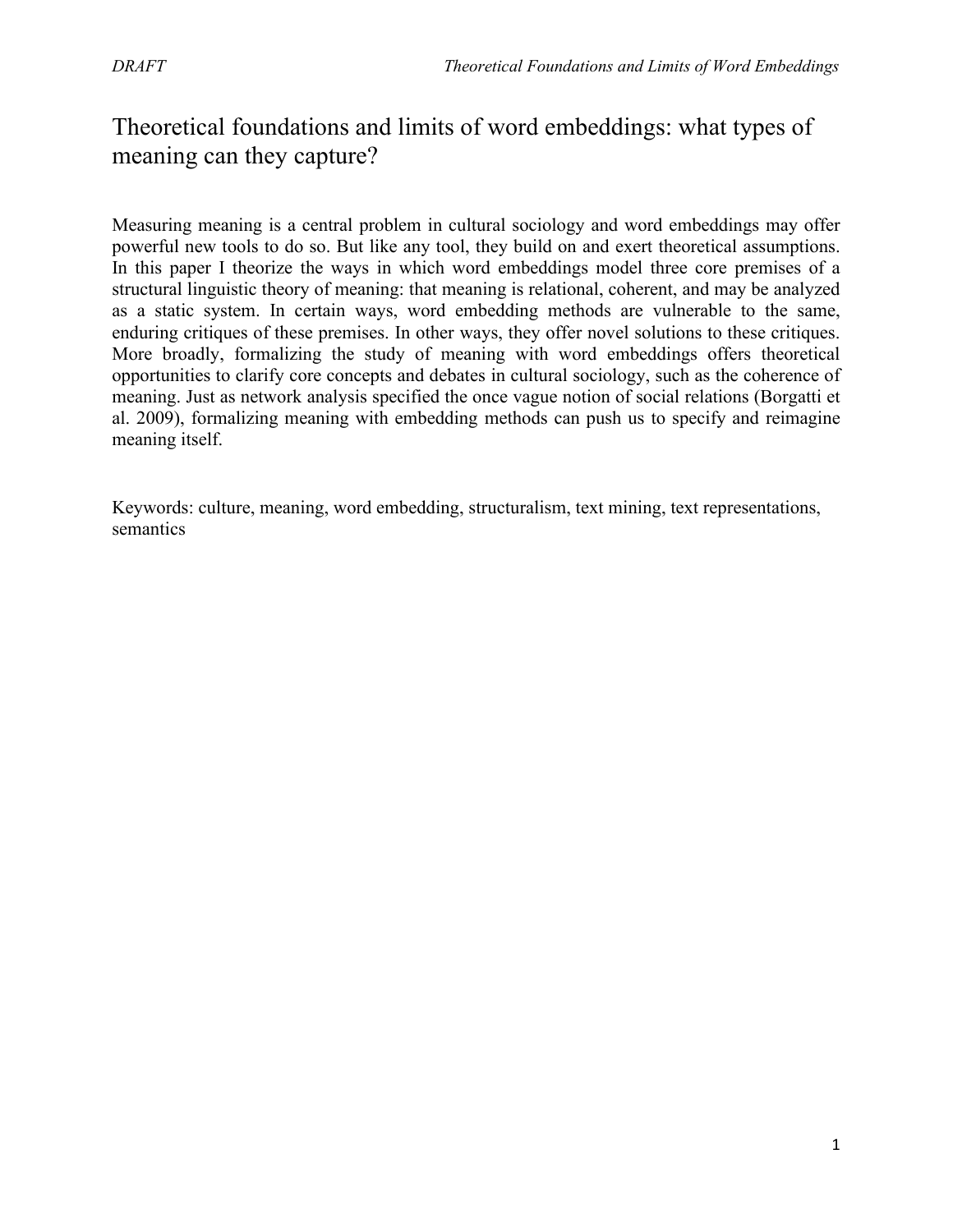Measuring, modeling, and understanding how meaning operates are several of the most prominent and longstanding endeavors of sociology (e.g., Mohr 1998; Mohr et al. 2020). In recent years, word embedding methods reinvigorated the study of meaning (e.g., Arseniev-Koehler and Foster 2020; Boutyline, Arseniev-Koehler, and Cornell 2020; Charlesworth et al. 2021; Garg et al. 2018; W. Hamilton, Leskovec, and Jurafsky 2016; Jones et al. 2020; Kozlowski, Taddy, and Evans 2019; Nelson 2021; Stoltz and Taylor 2019, 2020; Taylor and Stoltz 2020). These methods computationally model the semantic information of words in largescale text data. Despite their promise, it remains unclear what kind of meaning word embeddings capture – or whether they capture any meaning at all. If we are to employ these tools rigorously, it is paramount that we clarify what they operationalize. In this paper, I critically evaluate the possibility that word embeddings operationalize an influential theory of linguistic meaning: linguistic structuralism.

Word embeddings, and in particular the word2vec word embedding algorithm, revolutionized how computers learn and process human language (Mikolov, Chen, et al. 2013; Mikolov, Sutskever, et al. 2013). Indeed, since word2vec was published in 2013 it has been cited well over 28,000 times (Mikolov, Sutskever, et al. 2013). Now, word embedding is becoming a pervasive text analysis approach in social science (for a review, see Stoltz and Taylor 2021). For example, these methods are used to capture stereotypes encoded in media language across time, offering a historical lens stereotypes despite the absence of corresponding survey data. This paper focuses on word embeddings given their popularity in social science; however, their premises may be generalized beyond language to model other cultural systems (e.g., Arronte Alvarez and Gómez-Martin 2019; Chuan, Agres, and Herremans 2020). In sum, word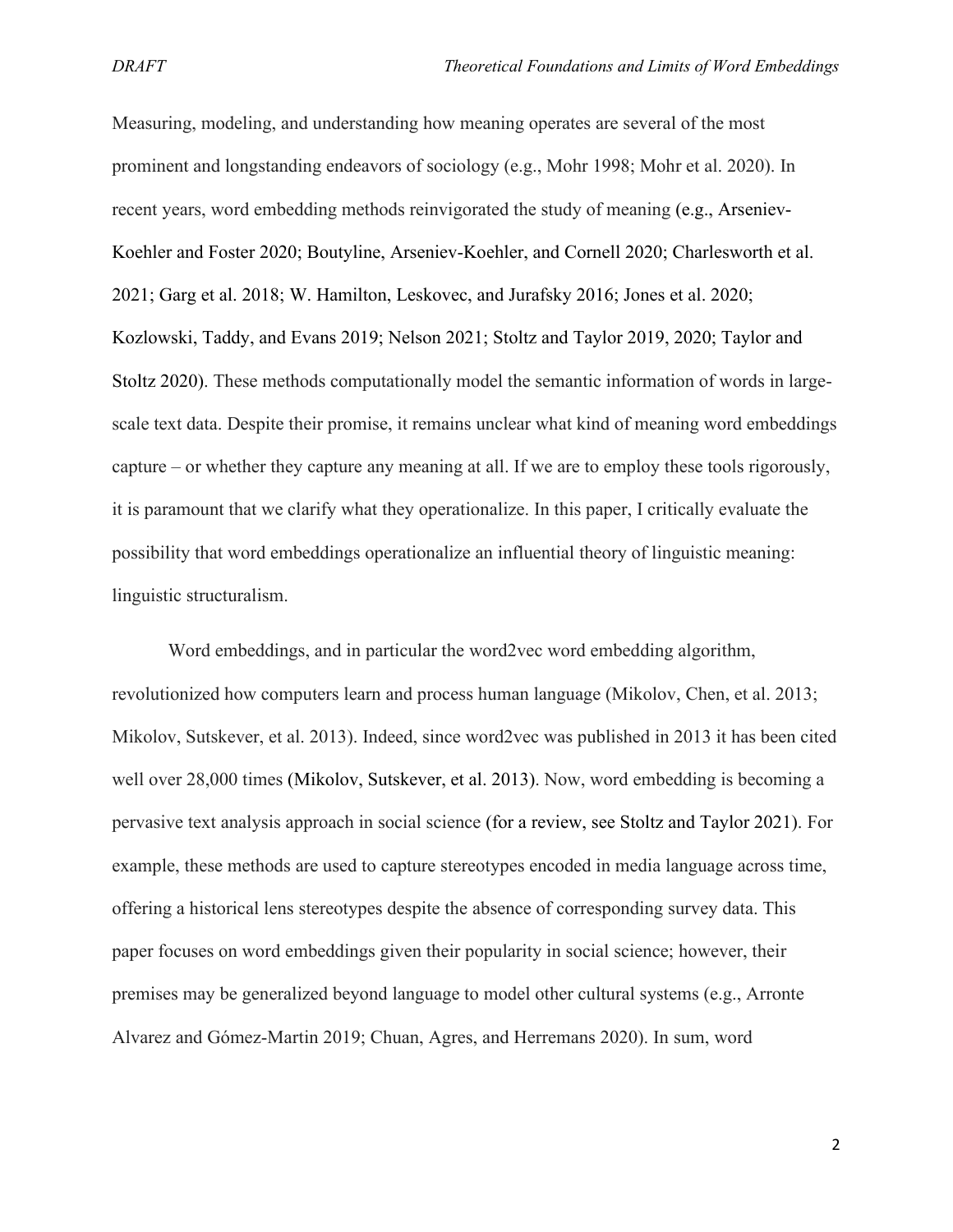embeddings offer exciting new lenses into language – and perhaps other cultural systems – across time and space.

Researchers employing word embedding methods frequently note their affinities to a century-old theoretical perspective on language: linguistic structuralism (e.g., Baroni, Dinu, and Kruszewsk 2014; Faruqui et al. 2016; Günther, Rinaldi, and Marelli 2019; Kozlowski et al. 2019). Linguistic structuralism envisions language as a symbolic system comprised of various linguistic units (e.g., words or suffixes). These units' meanings are defined by their relationships to other units in the system (rather than by their reference to physical objects in the world). For instance, a word's meaning is defined by its relationships to other words in the vocabulary. Scholars ultimately generalized linguistic structuralism to study non-linguistic symbolic systems– such as roles in a kinship system (Lévi-Strauss 1963:35). This intellectual movement is often referred to as semiotic structuralism, French structuralism, or just "structuralism" more broadly. Here, I critically examine the affinities between the way that word embeddings model words' semantic information and a linguistic structuralist perspective on word meaning. I focus on how word embeddings do and do not operationalize each of several core premises of linguistic structuralism. The first major contribution of this paper is to highlight that the extent to which contemporary word embedding methods operationalize linguistic structuralism depends on the way these methods are used, the specific embedding algorithm used, and even an analysts' own interpretation of "meaning" in the algorithm.

Linguistic structuralism (and structuralism more broadly) was both profoundly influential and intensely critiqued (Dosse 1997). For instance, critics questioned the extent to which a shared, coherent symbolic system exists (e.g., Martin 2010; Swidler 1986), noting that cultural symbols (like words) are often used in strikingly incoherent ways (e.g., Swidler 2013). Given the

3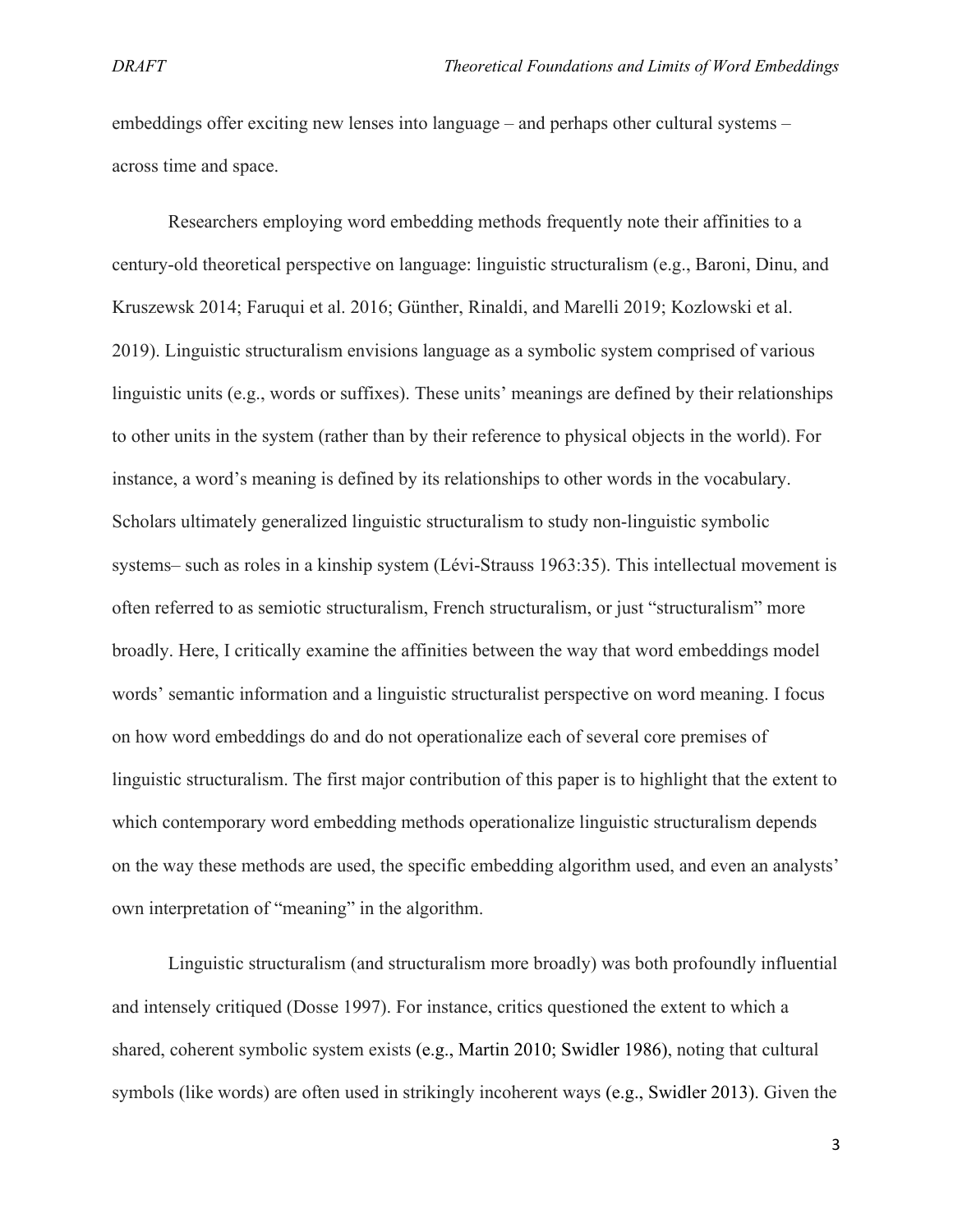parallels between word embeddings and structuralism, do word embeddings also model language in a way that is vulnerable to the critiques of structuralism? The second major contribution of this paper is to evaluate the ways in which word embeddings *succumb to* or *overcome* the limitations of linguistic structuralism.

To begin, I first briefly review background information on word embedding methods in social science. Second, I review linguistic structuralism, focusing on three of its core premises (that language is relational, coherent, and can be analyzed as a static system). Third, I critically examine the ways in which word embeddings operationalize each of these three premises. Fourth, I consider four critiques of these premises and evaluate the extent to which each critique applies to word embeddings. In the discussion, I highlight implications and directions for future sociological research with word embedding methods.

#### **1. A PRIMER ON WORD EMBEDDINGS**

The term "word embedding" refers to numerous approaches to quantitatively represent the semantic information of words based on how those words are used in a text dataset (e.g., a corpus of news articles, social media posts, government records, or product reviews). Contemporary word embeddings aim to represent words as vectors (i.e., arrays of *N* numbers) where words that are used in more similar contexts in the data tend to be assigned more similar vectors. Word vectors may also be understood graphically, as positions in space. Just as a 2-dimensional vector locates a position in 2-dimensional space (where this space is a Euclidean plane, defined by an "X" and a "Y" axis), an *N*-dimensional vector locates a position in an *N*-dimensional space. [1](#page-40-0) Thus, each word vector may be thought of as locating a word in *N*-dimensional semantic space. The dimensionality of the space (and thus all word vectors) is pre-set by the algorithm or the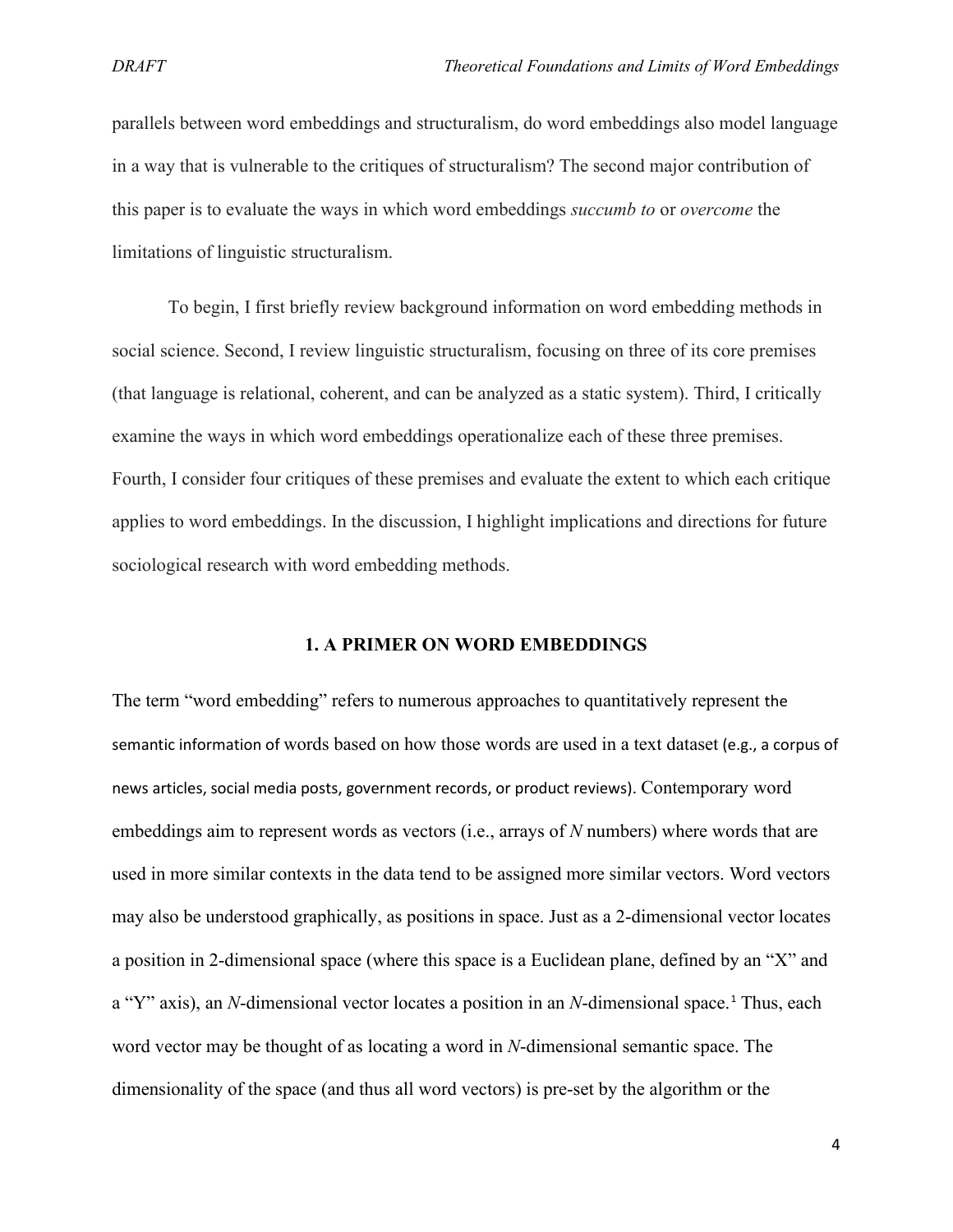researcher – often, at a few hundred dimensions (Rong, 2014). The information captured by dimensions are latent; they are identified by word embedding algorithm as organizes words in space. Since vectors locate positions in space, similarity and distance are interchangeable. Words with more similar vector representations are also *closer* in space. This similarity, or distance, is commonly measured with cosine similarity.

A variety of results indicate that word embeddings can accurately capture semantic information of words, based on the way that words are used in natural language. For example, in well-trained word embeddings, the cosine similarities between word vectors tightly correlate to human-rated similarities between words (e.g., Caliskan, Bryson, and Narayanan 2017; Pennington, Socher, and Manning 2014). Further, while word embeddings are trained to represent words as positions in space (i.e., as vectors), empirical work finds that the space *between* word vectors may capture semantic information.

Most famously, the direction to travel in semantic space between the word vectors "king" and "queen" is often similar to the direction to travel between "man" and "woman." That is, the difference between the locations of "king" and "queen" in semantic space is similar to the difference between "man" and "woman" (Mikolov, Chen, et al. 2013; Mikolov, Sutskever, et al. 2013). The difference may be measured by subtracting the corresponding word vectors, e.g., "woman" – "man." The result of this subtraction is a vector that may be interpreted as a latent line in space, pointing to femininity at one pole and masculinity at the other pole (see figure 1). In fact, a variety of concepts beyond gender may be encoded as latent dimensions in space (Bolukbasi et al. 2016; Kozlowski et al. 2019; Mikolov, Sutskever, et al. 2013). This property of word embeddings attests to their ability to encode semantic information in rich and nuanced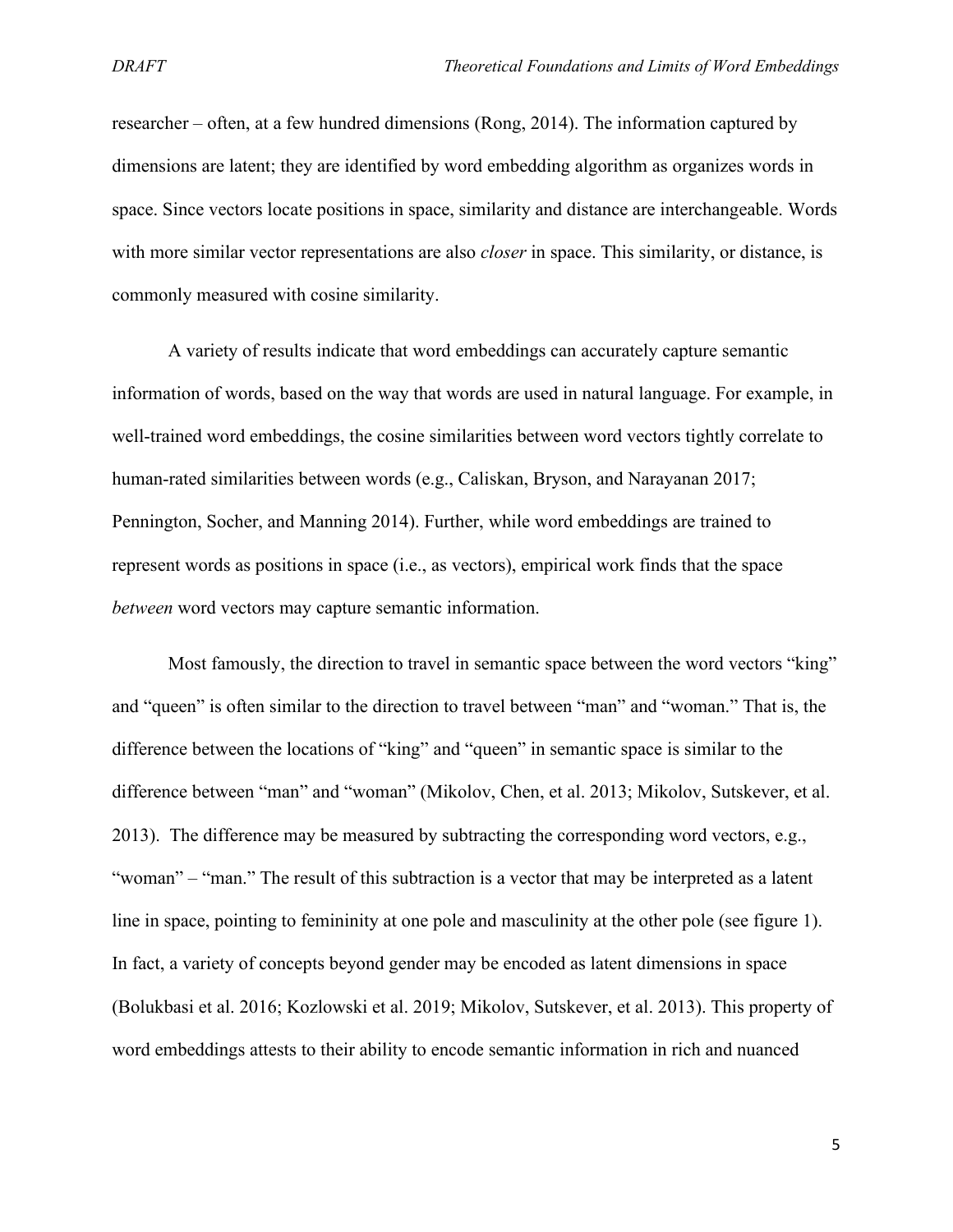ways. Furthermore, as described next, this property makes word embedding a useful social science method.



*Figure 1.* Conceptual illustration of a latent dimension in semantic space corresponding to gender (left) and morality (right).

#### *1.1. Word Embeddings as Social Science Methods*

In recent years, word embedding has exploded as an exciting new method in social science (e.g., Arseniev-Koehler and Foster 2020; Boutyline et al. 2020; Charlesworth et al. 2021; Garg et al. 2018; W. Hamilton et al. 2016; Jones et al. 2020; Kozlowski et al. 2019; Nelson 2021, 2021; Stoltz and Taylor 2019, 2020; Taylor and Stoltz 2020). A predominant analytic approach to identify a latent dimension (e.g., gender, social class, or morality) in semantic space, and then examine how a set of sociologically interesting words are positioned along this dimension. For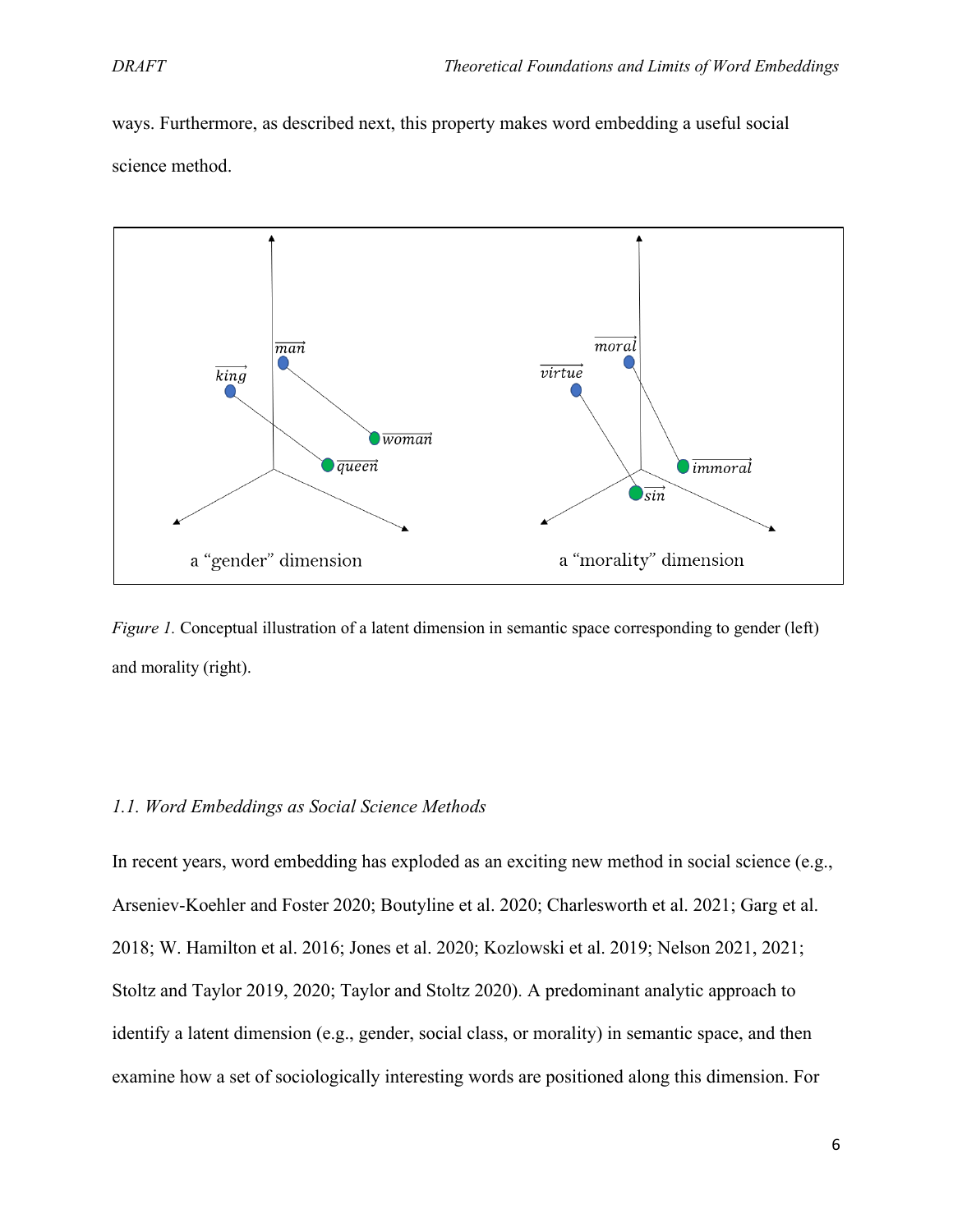example, researchers may extract a line corresponding to gender, by subtracting the word vector "she" from "he," and then examine how close occupational terms are to the feminine or masculine pole of this line (Bolukbasi et al. 2016). Effectively, this approach enables analysts to compute the association of a word (or set of words) with a latent concept in text data, such as the extent to which a word is described as feminine or masculine (e.g., Arseniev-Koehler and Foster 2020; Kozlowski et al. 2019).

As one example of a sociological application of word embeddings, Jones et al. used this approach to investigate the gendered associations of words about career, family, science, and art, using word embeddings trained across two centuries of books (2020). Their findings suggest that that many of the gender stereotypes in these domains have receded in language over time. As a second example, Kozlowski et al. used word embeddings to investigate five dimensions of meanings relevant to social class in books across the twentieth century (2019). Their results suggested that the cultural associations of education with social class emerged only in recent decades, while in the earlier part of the  $20<sup>th</sup>$  century these associations are mediated by meanings of cultivation. As these studies illustrate, word embeddings enable social scientists to investigate cultural phenomena in ways that may be impractical or even impossible using surveys or other traditional social science methods.

Social scientists have also begun to use word embedding methods to investigate the relationships between language, widely held personal meanings (e.g., from survey responses), and broader societal patterns (e.g., demographic changes). For instance, Caliskan et al. illustrated the correspondences between various implicit associations in human participants<sup>[2](#page-40-1)</sup> and cosine similarities between corresponding word vectors (2017). Further, Garg et al. showed that the way occupations are gendered in word embeddings corresponds tightly (correlations around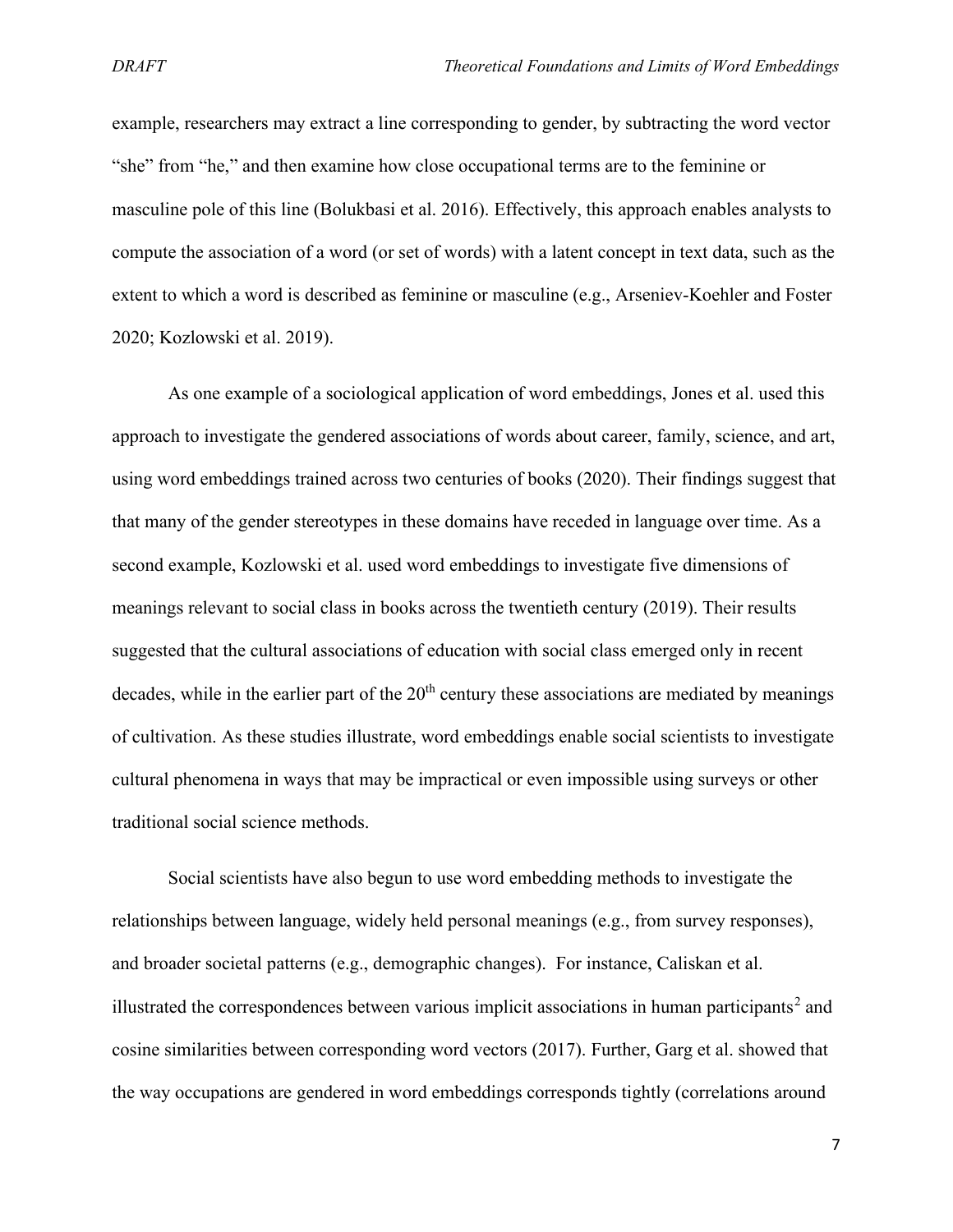.9) to the proportion of women in these occupations based on Census data, both in present day and across time (2018). Both papers identified these patterns across embeddings trained on a variety of corpora. As these and other examples illustrate (e.g., Boutyline et al. 2020; Jones et al. 2020; Kozlowski et al. 2019), word embeddings also offer a new approach investigate links between cultural, social, and linguistic change.

Despite the promise and predominance of word embeddings, social scientists are just beginning to reconcile these methods with longstanding theoretical work on meaning and culture (e.g., Arseniev-Koehler and Foster 2020; Kozlowski et al. 2019). To theorize these methods, it is important to first understand how we arrive at a trained word embedding from raw text data. These methodological details are reviewed next.

#### *1.2. Approaches to Compute Word Embeddings Commonly used in Social Science*

A wide variety of algorithms are used to compute word embeddings in social science. These algorithmic differences are important because they have implications for theorizing the kind of meaning that word embeddings operationalize. Most crucially, word embeddings are computed using count-based approaches or using a machine-learning framework called artificial neural networks (i.e., neural word embeddings) (Baroni et al. 2014). I briefly describe each next.

Count-based approaches begin with a word by word (or word by document) cooccurrence matrix computed from the corpus and attempt to reduce the dimensionality of this matrix by finding *N* latent, lower-dimensional features that encode most of the matrix's structure. A wide variety of methods have been used for dimensionality reduction. The output from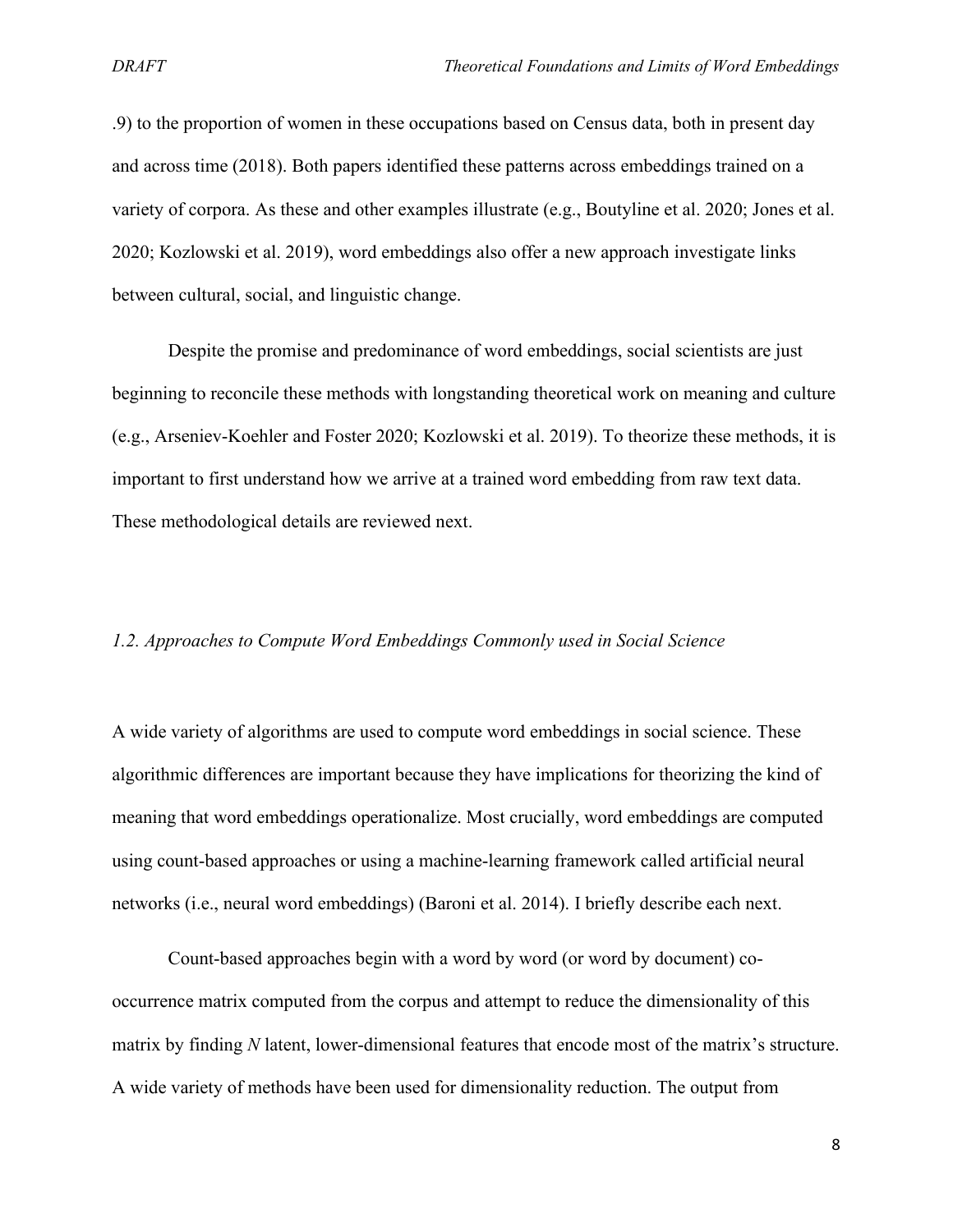performing dimensionality reduction is a word by *N* dimensional matrix: each row is an *N*dimensional word vector. Among the most popular and successful count-based word embedding approaches is GloVe (Pennington et al. 2014). However, since the publication of word2vec (Mikolov, Chen, et al. 2013; Mikolov, Sutskever, et al. 2013), neural word embedding architectures are becoming dominant in computer science for their flexibility and performance on downstream tasks (Baroni et al. 2014).<sup>[3](#page-40-2)</sup>

Neural word embeddings use artificial neural networks to *incrementally learn* word embeddings from a given corpus as they "read" the text data and attempt to predict missing words in the data. For example, in word2vec<sup>[4](#page-40-3)</sup> with Continuous Bag-of-Words (word2vec-CBOW), the model learns word vectors as it attempts to "fill-in" missing words from various sets of contexts in the text (Mikolov, Chen, et al. 2013; Mikolov, Sutskever, et al. 2013). Word2vec-CBOW is iteratively given a context of words (e.g., 10 words) with one word missing, and is tasked with predicting the missing word. To make a prediction, the model first averages the observed context word vectors to form a single vector representing the context.<sup>[5](#page-40-4)</sup> Second, it predicts the missing word based on the word vector which is *most similar* (or closest in space) to this context vector.<sup>[6](#page-40-5)</sup> Since word vectors may be initially randomized, the model initially tends to predict the missing words incorrectly. Each time it guesses incorrectly, the correct word is revealed, and the model updates the word vectors to reduce this prediction error (and thus, improve its chances at guessing correctly if it were to see this context again). As word2vec adjusts word vectors across thousands of attempts to predict words from their contexts in the data, the word vectors begin to better represent words. Upon reaching some predetermined stopping point (e.g., the level of accuracy), we can stop training and use the most

9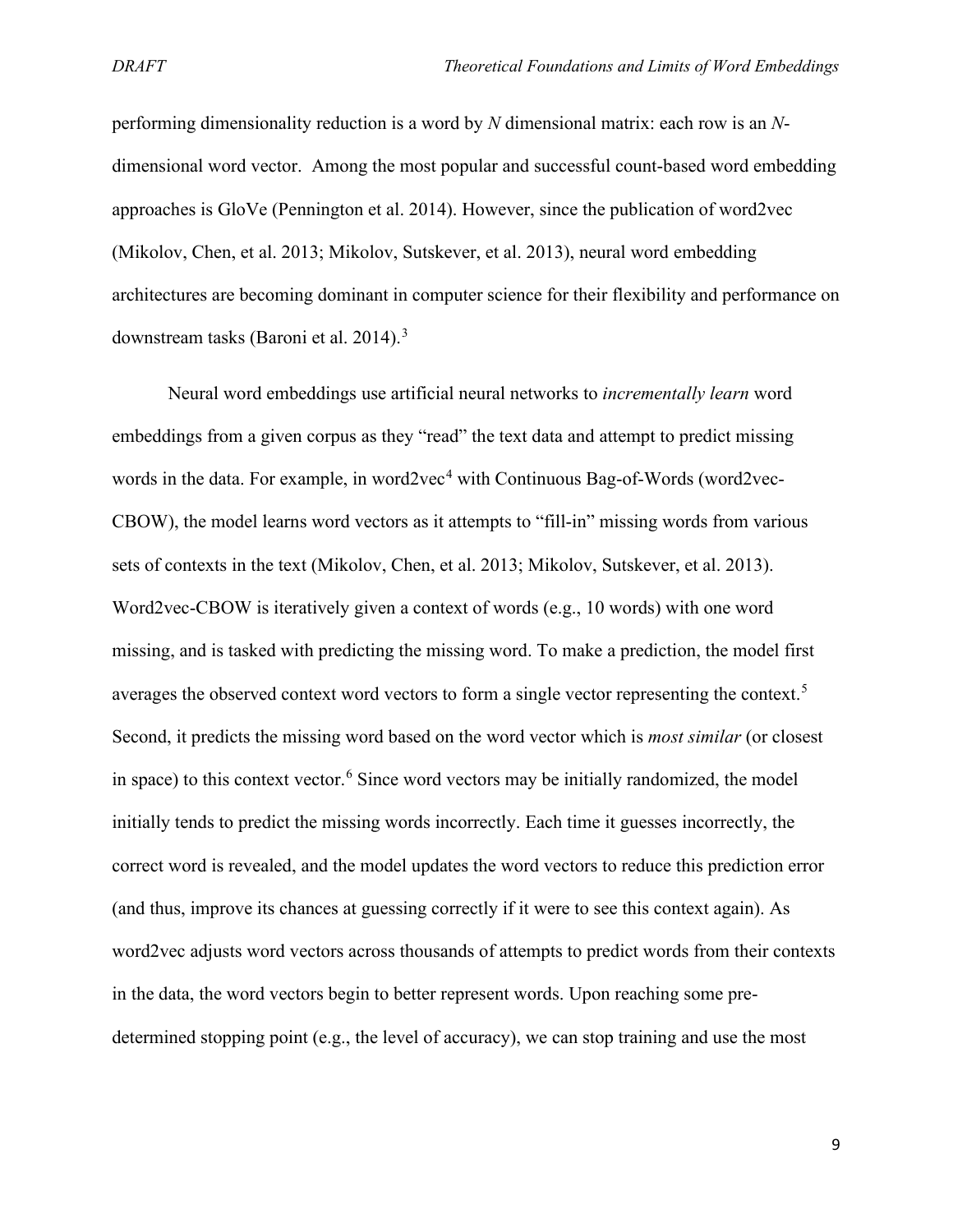recent word vectors for downstream analyses. Thus the result (like count-based embeddings) is a word by *N* dimensional matrix: each row is an *N*-dimensional word vector.

Contemporary word embeddings were developed to enable computers to learn, process, and represent human language, not to operationalize any theory of language or linguistic meaning. As these methods gain traction in social science it is crucial that we clarify what they do and do not operationalize. This paper values the possibility is that word embeddings operationalize an influential but controversial theoretical perspective on words' meanings: linguistic structuralism.

#### **2. A PRIMER ON LINGUISITIC STRUCTRURALISM**

Linguistic structuralism is a theoretical perspective on language, and, more broadly, an approach to study language (Craib 1992:131–48; Joas and Knobl 2009:339–70). In this paper, I focus on three of its key premises. First, that language is a system comprised of various signs (e.g., words, suffixes, or idioms) where these signs are purely defined by their *relationship* to other signs in the system, rather than by any external reality. For example, a word is defined by its cooccurrence relationship to all other words – *not* from the intrinsic properties of the letters or sounds that comprise the word, from dictionary definitions, or by its reference to some external object (Saussure, 1983, p. 113). This suggests, for example, that if a misspelled word is *used* in a similar way as a correctly spelled word, both spelling variants will be understood in the same way. If, however, spelling variants are used in some systematically different way (e.g., British versus American spellings), the variants will evoke slightly different interpretations– even when all variants refer to the same physical object.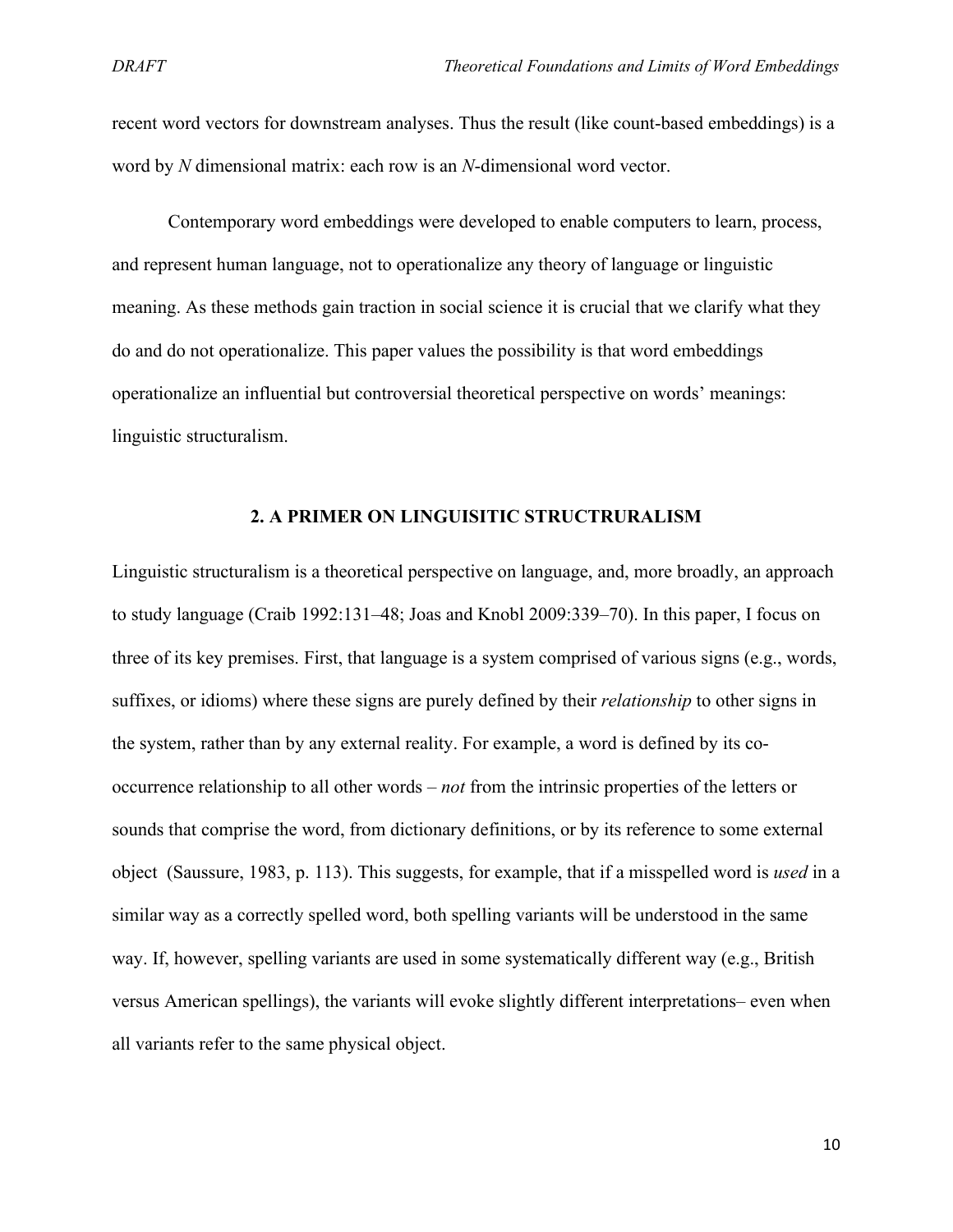Identifying and understanding the relationships in this system is the core goal of linguistic structuralism. One well-theorized type of relationship is a binary opposition (Lévi-Strauss, 1963, p. 35): a structure of meaning where two concepts are defined by their oppositional relationship to one another. In this perspective, for example, we cannot conceive of the concept of "good" without that of "evil" because they form a binary opposition. "Good" is defined by its difference from "evil" and vice versa. Theoretically, structuralism suggests that binary opposition is a key, latent structure of meaning which scaffold symbolic systems, such as language. Therefore, a common empirical goal in linguistic structuralism (and structuralism more broadly) is to identify binary oppositions in a symbolic system (e.g., Barthes 2012; Lévi-Strauss 1963:35).

A second core premise of linguistic structuralism is that underlying the inconsistent ways in which we use words, there exists a latent, coherent linguistic system. [7](#page-40-6) This system is psychological (i.e., internalized), but also generalized beyond any individual language user and thus shared, i.e., cultural (see also Stoltz 2019). Linguistic structuralism focuses on studying this hypothesized cultural system rather than explaining the varying ways in which we use language.

A third core premise of linguistic structuralism is the distinction between studying language as a static versus dynamic system.<sup>[8](#page-40-7)</sup> While the first considers how the parts within a linguistic system interact at any given point (e.g., what are the kinds of the relationships that exist between words), the second focuses on how this system changes and why (e.g., how words' positions in the system change or how new words emerge). Analogously, one can study chess as a static or dynamic system: we can "freeze" a chess game and describe where the pieces lie on the chess board in relation to one another, or we can describe the movements of pieces across a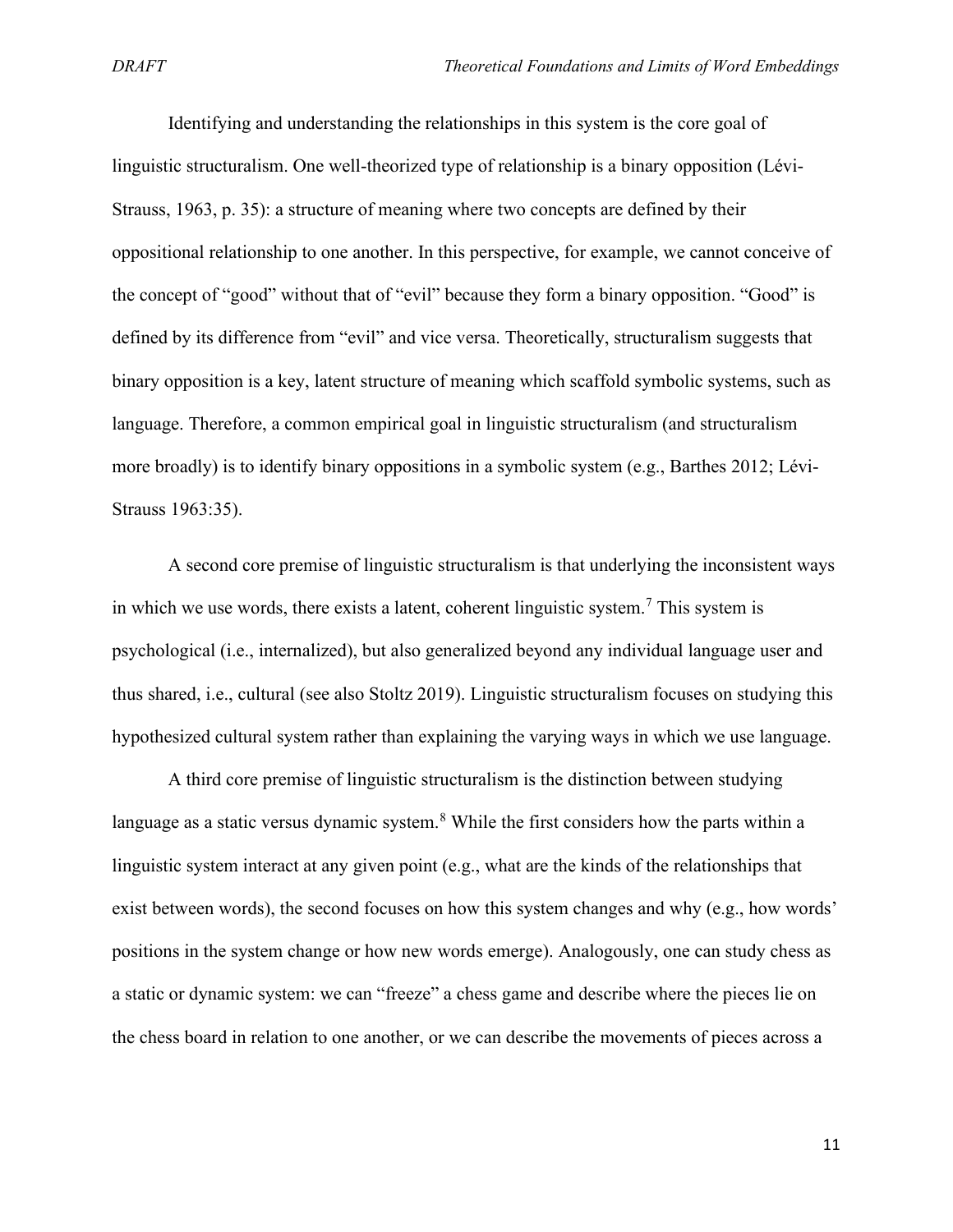game. Linguistic structuralism focuses theoretical and analytical efforts on language as if static, studying language as a "snapshot" in time.

## **3. OPERATIONALIZING LINGUISTIC STRUCTURALISM WITH WORD EMBEDDINGS**

Here, I detail the ways in which word embeddings may be used to operationalize each of the three core premises of linguistic structuralism described previously: the focus on language as a relational, coherent, and static system. Here, I consider these three premises as they pertain to the meanings of words. However, linguistic structuralism applies to various aspects of language (e.g., the sounds of letters and the meanings of words) and was ultimately generalized to study non-linguistic symbolic systems (for a more detailed review, see Craib 1992:131–48).

#### *3.1. Modeling Language as a Relational System with Word Embeddings*

Word embeddings methods can operationalize a relational notion of linguistic meaning several ways. First, word embeddings *learn* word vectors relationally. Specifically, they rely on a hypothesis in linguistic structuralism that words are used in more similar ways in a corpus will share similar meanings (Firth 1957; Harris 1954). This is called the Distributional hypothesis and is more colloquially described as "a word is characterized by the company it keeps." This hypothesis is also fundamentally relational, suggesting that a word may be understood by its cooccurrence relationships with other words. All approaches to train word embeddings operationalize the Distributional hypothesis in some form or another. For instance, word2vec-CBOW predicts words from their various contexts in the corpus, and moves words to be closer to (i.e., more similar to) their context vectors. GloVe begins with a matrix containing the co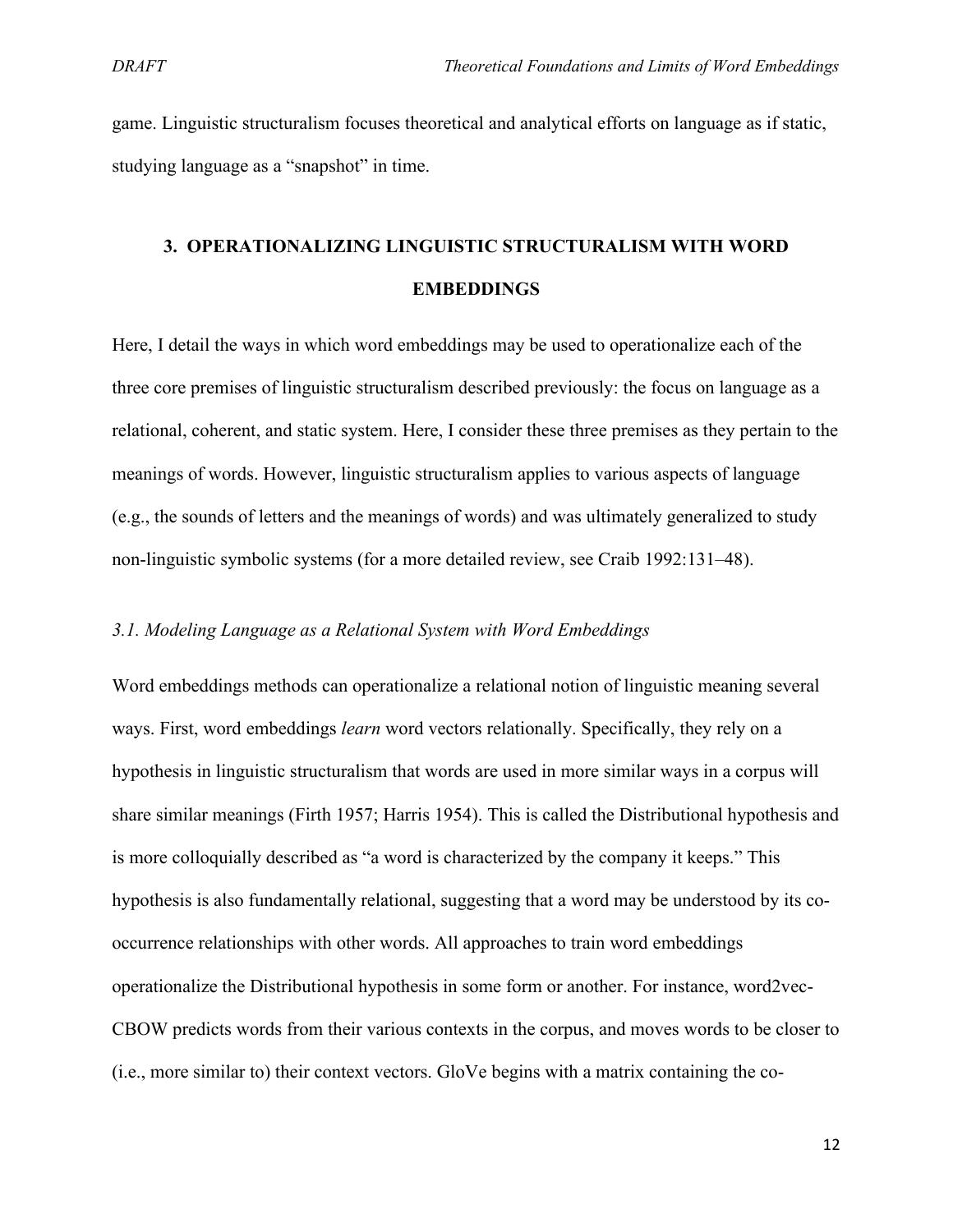occurrences between words in a corpus and compresses this matrix to arrive at word vectors. Thus, these models are relational in that they learn word vectors as defined by relationship between each word is used in the corpus and how all other words are used in the corpus.

However, the extent to which word embeddings operationalize a relational theory of meaning depends on the analyst's interpretation of "meaning" in the Distributional Hypothesis. Indeed, the Distributional hypothesis is notoriously vague when it comes to "meaning" (Sahlgren 2008); "meaning" is only relevant when this concept is introduced by the analyst. In practice, researchers often implicitly interpret the Distributional hypothesis somewhere along two extremes (Sahlgren 2008). At one extreme lies the weakest reading of the hypothesis: a word's meaning – whatever that might be – *correlates* to the patterned ways in which it is used in language. In this reading, "meaning" is latent: word embeddings are not necessarily capturing meaning, let alone a relational notion of meaning. At the other extreme, in a stronger reading of the hypothesis, the meaning of a word *is* the patterned ways in which it is used natural language (rather than, say, its dictionary definition, or reference to a physical object). This second interpretation is more structuralist because it suggests that words are defined relationally, rather than by any referent external to the linguistic system. This second interpretation is also cognitive and causal, suggesting that words' meanings are *learned* from their relational patterns in natural language. A midrange ("partly structuralist") interpretation might be that meaning is, in part, defined by the relational pattern of words.

Second, word embeddings not only learn words in a relational fashion, but also represent words relationally. As described in section one, word embeddings represent words by their position along each of several hundred dimensions (i.e., by N-dimensional word vectors). Word vectors are only interpretable to analysts because of their *relative* positions, such as where "man"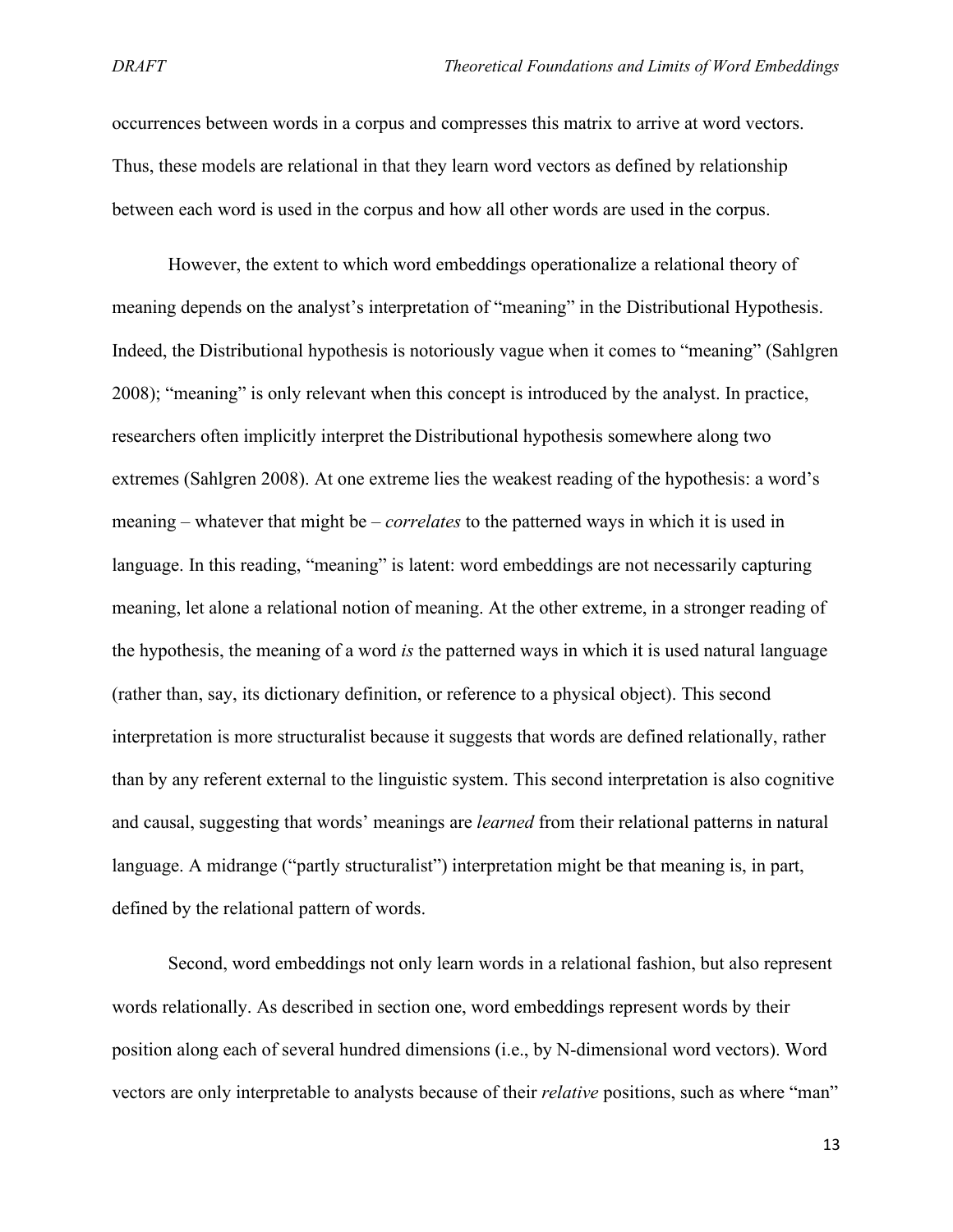lies in relation to all other word vectors in the vocabulary. Because word vectors are not tied to any external referents and defined only within their self-contained semantic space, any given word vector is arbitrary and uninformative outside of this space. Like with the Distributional hypothesis, the *extent* to which word embeddings operationalize a relational theory of meaning varies based on the analyst's interpretation of "word vectors." Analysts may simply use word vectors as tools to represent meaning, without presuming that word vectors are accurate metaphors for words' meanings (e.g., Caliskan et al. 2017; Charlesworth et al. 2021; Garg et al. 2018; Jones et al. 2020). Or, analysts may also interpret word vectors as cognitively plausible representations of words meanings (e.g., Arseniev-Koehler and Foster 2020). This second interpretation is also more strongly structuralist.

Third, social scientific analyses using word embeddings often identify latent concepts in semantic space as binary oppositions, a key relationship posited by linguistic structuralism. For instance, as described in part one, a core approach to measure a concept, like gender, is to identify a line between the word vectors for two opposing poles (e.g., "woman" and "man" for gender). This measure operationalizes the concept of gender as ranging continuously from one pole to the other. Being closer to one pole implies being farther from the other (e.g., more masculinity implies less femininity). In a related approach, analysts identify word vectors corresponding to two poles of an opposition (e.g., "woman" and "man" to represent gender) and then compare the distance of some interesting word to each pole. While this second approach does not assume that more femininity implies less masculinity or that gender is represented as a line in semantic space, both approaches identify concepts as oriented by two poles and thus operationalize a binary opposition. Just as identifying and studying binary oppositions (e.g., gender, morality, and sentiment) is one core focus of linguistic structuralism, it is also a core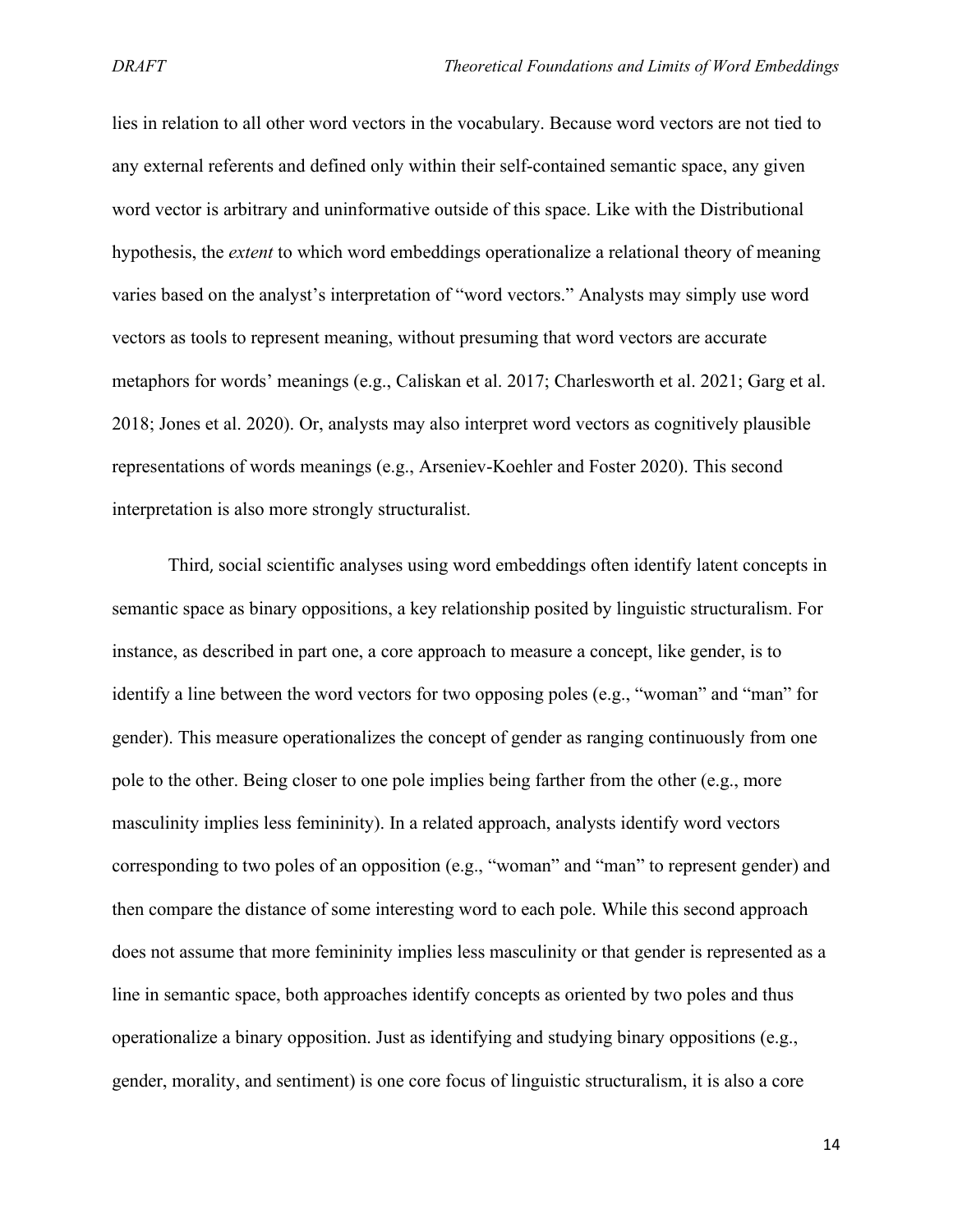approach in current social science work using embeddings (e.g., Arseniev-Koehler and Foster 2020; Boutyline et al. 2020; Caliskan et al. 2017; Garg et al. 2018; Jones et al. 2020; Kozlowski et al. 2019; Nelson 2021; Taylor and Stoltz 2021).

#### *3.2. Modeling Language as a Coherent System with Word Embeddings*

Following a linguistic structuralist perspective, word embeddings abstract a latent semantic system from the diverse ways in which words are used in a training corpus. Word embeddings are geared towards modeling language as coherent in two specific ways. First, word embedding methods commonly used in social science represent each word as a single word vector. Thus, these word vectors may be thought of as capturing the regularities over all the various contexts in which the word appears. For example, the word vector for "bank" captures patterns across the diverse ways "bank" may be used across training data, across the different writers who generated the documents, and across geographic regions where these documents were generated.

Second, the architecture of word embeddings presumes that there are regularities across vocabulary words, and so limited number of dimensions can represent all words in a vocabulary. More specifically, words are represented as vectors where each element corresponds to a loading on each of *N* dimensions, as described in section one. The dimensionality (*N)* of word vectors is far lower than the vocabulary size itself (*V*). Often, *N* is set at a few hundred, while vocabulary sizes often range from tens of thousands to several hundred thousand words depending on the corpus. This difference in sizes *assumes* that there are patterns across the co-occurrences of words which will accurately capture a high dimensional vocabulary. Dimensions are shared and reused across vocabulary words to represent different aspects of their meaning, and so only a limited number of dimensions is needed to model words. Thus, in a structuralist fashion, word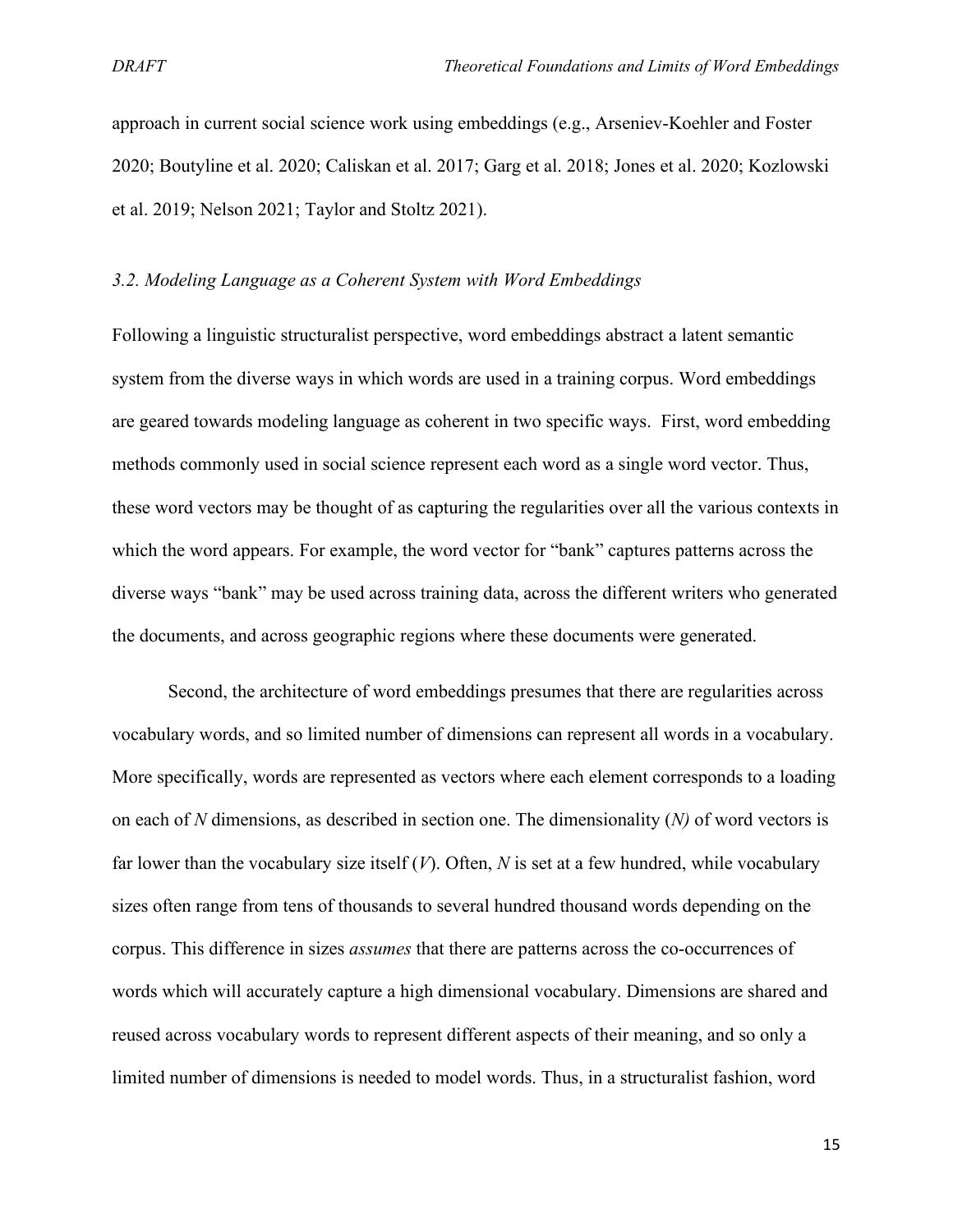embedding methods aim to extract a hypothesized, latent system across the diversity of words and ways these words are used, and analyses then focus on understanding this system.

#### *3.3. Modeling Language as a Static System with Word Embeddings*

Word embeddings may also be used to model language as a static system, following a structural linguistic perspective. Neural and count-based embeddings do so in different ways. As described in section one, count-based embeddings abstract a latent semantic space from a co-occurrence matrix, using some dimensionality reduction algorithm. Neural word embeddings learn a semantic space as they attempt to predict missing words while "reading" data. When we *use* word vectors from neural embeddings in social science applications, we generally stop the training process (upon reaching some threshold, such as sufficient predictive accuracy)<sup>[9](#page-40-8)</sup> and begin analyses on our "snapshot" of the system. Thus, all word embedding can be used to examine language as a static system, but count-based and neural word embeddings do so in different ways.

Social scientific analyses using word embeddings vary in the extent to which they focus on language as static or dynamic. While some work investigates word embeddings at a single time point (e.g., Arseniev-Koehler and Foster 2020; Caliskan et al. 2017), a growing body of scholarship uses word embeddings track shared stereotypes and biases across time at macroscales, such as across years or even decades (e.g., Boutyline et al. 2020; W. L. Hamilton, Leskovec, and Jurafsky 2016; Jones et al. 2020; Kozlowski et al. 2019). While embeddings offer exciting opportunities for both analyses across time and within a given time point, the latter might be considered a more distinctly structuralist approach.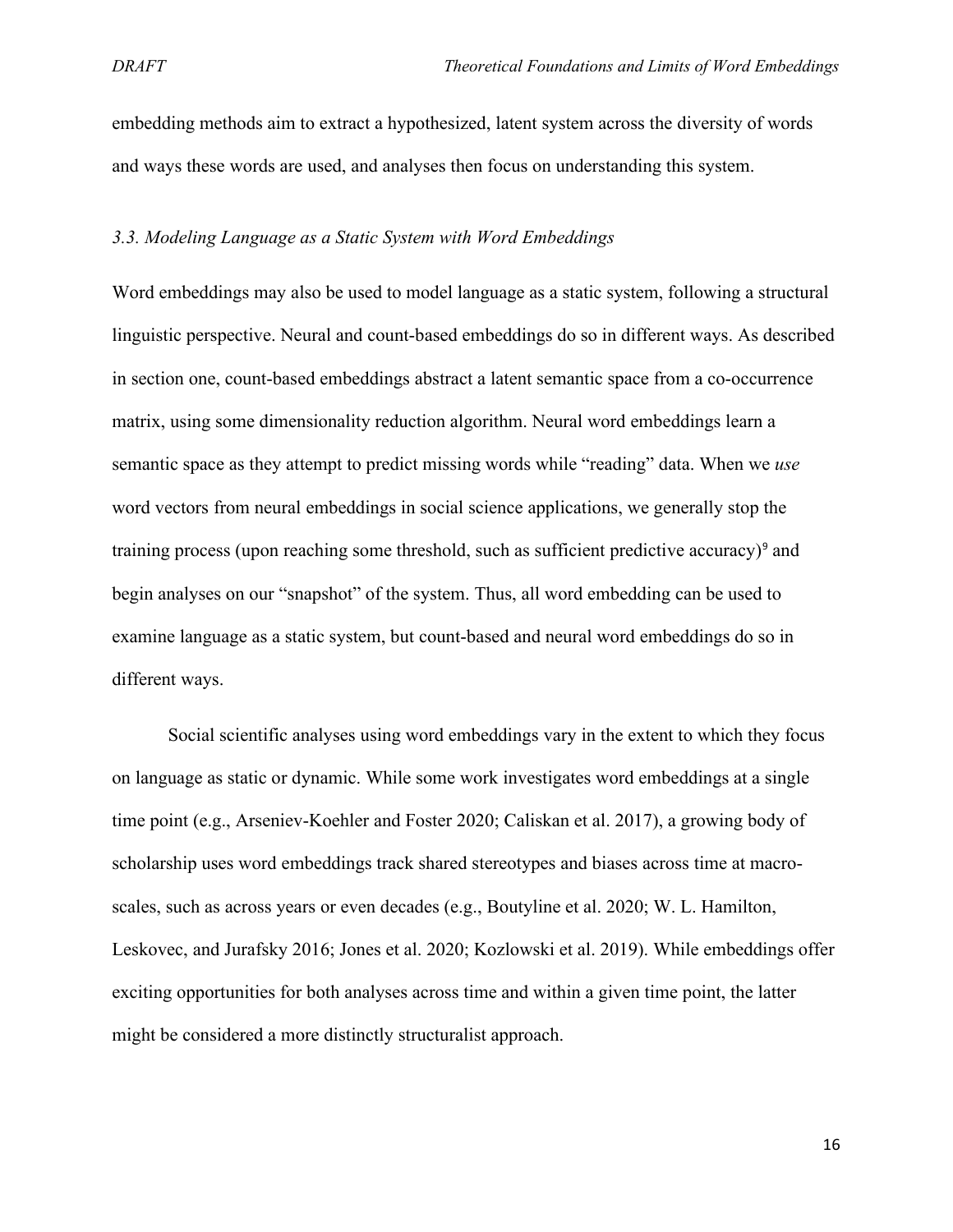#### **4. FOUR CRITIQUES OF LINGUISTIC STRUCTURALISM**

Here, I consider four critiques of linguistic structuralism: (1) that meaning may be grounded or embodied, rather than purely relational, (2) that a focus on binary oppositions is reductionistic, (3) that meaning is incoherent, and (4) that language is dynamic. After briefly introducing each critique, I argue how it applies (or does not apply) to word embeddings.

#### *4.1. Critiques of Purely Relational Approaches to Meaning*

While linguistic structuralism theorizes meaning as purely relational, scholars point to evidence it is linked to concrete referents in the external world: physical objects and events, sensorimotor experiences, and/or emotional experiences (e.g., Lakoff and Johnson 2008; Moseley et al. 2012; Pulvermüller 2013; Quiroga et al. 2005; Smith and Gasser 2005). For example, we can know when and how to use the word "recession" next to words like "money" and "finance." But we can also understand when "recession" refers to a specific event in history. We can then identify other, non-linguistic references to the same event, such as from viewing a chart of stock prices. This is possible partly because our brains incorporate semantic information from a variety of sources (Quiroga et al. 2005), not merely from language. As this critique highlights, it is unrealistic to theorize language as a self-contained system of signs (see also Bryson 2008).

#### *4.1.1. Do these critiques apply to word embeddings?*

The extent to which critiques of a relational approach to meaning apply to word embeddings partly depends on the analysts' interpretation of "meaning" in word embeddings. As highlighted in section 3.1, word embeddings rely on the Distributional Hypothesis to learn words' semantic information, but analysts' interpretations of "meaning" in the Distributional hypothesis vary. A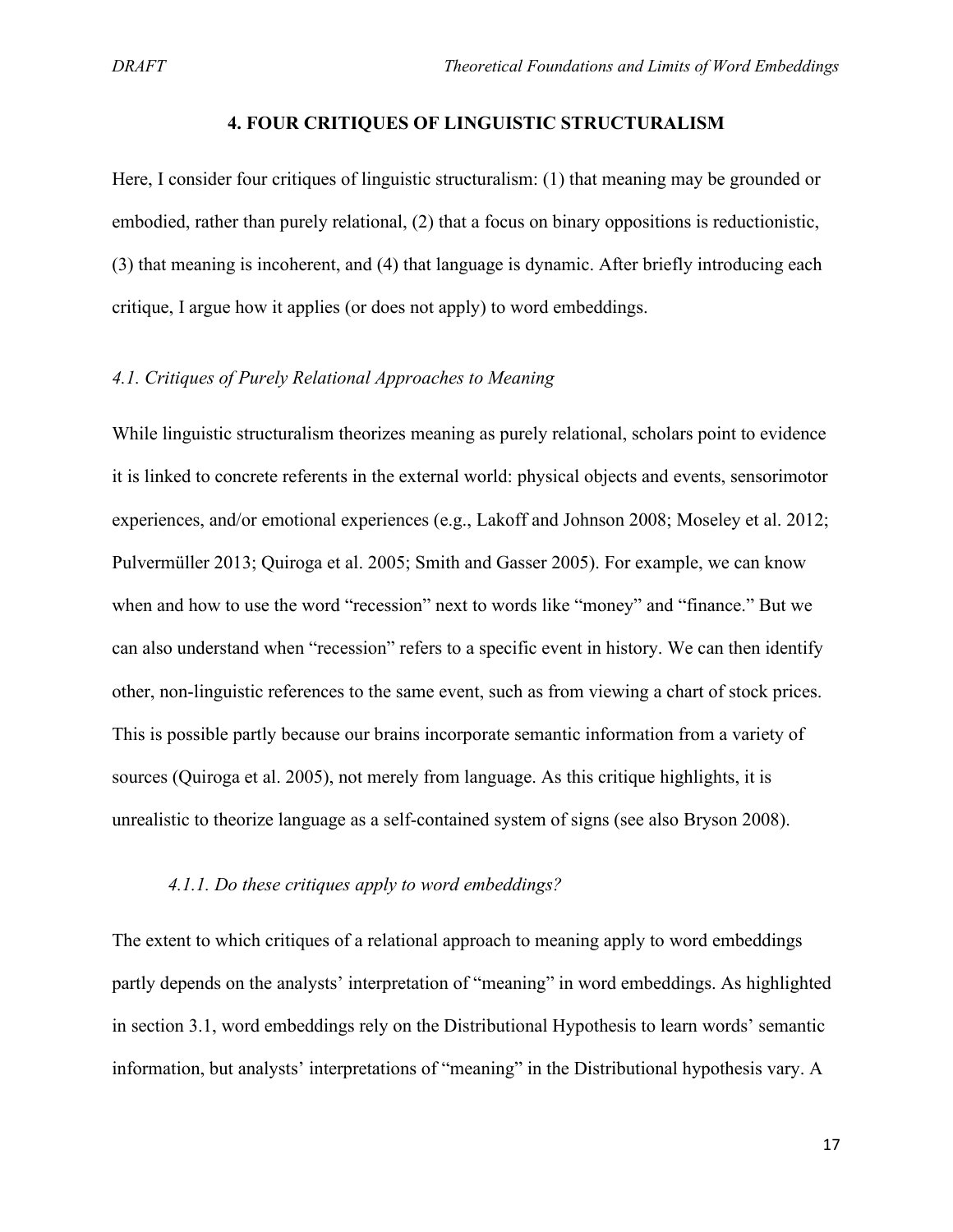weaker reading of the Distributional hypothesis is that a word's meaning correlates to its relationship to other words in a language. This interpretation is not structuralist and so critiques of a relational vision of language do not apply. A stronger reading of the Distributional hypothesis is that a word's meaning *is* defined by its relationship to other words in a language. This stronger interpretation is structuralist, and vulnerable to broader critiques that linguistic meaning may also be grounded or embodied, rather than merely relational.

While critics point to the weakness of a purely relational notion of meaning, some words do not have concrete references or are not easily experienced. For example, not all humans have experienced the words "dive," "depression," or "royalty," and yet we know exactly how to use these words to transmit and build up larger ideas. Further, abstract words like "epistemic" and "subjective" are unlikely to be learned from sensorimotor experience or physical objects. Indeed, word embeddings (which learn from language alone) suggest a *mechanism* for learning and communicating such abstract concepts: the relational patterns of words in language (Borghi et al. 2017; Günther et al. 2019). Perhaps, a mid-range reading of the distributional hypothesis is warranted: that meaning correlates to distributional patterns of words and meaning may be also partly learned from distributional patterns in language (Lenci 2008).

In fact, a stream of work in computer science aims to develop language models where meaning is both relational (learned from text data, like in traditional word embeddings), and is learned from extra-linguistic experiences, such as images of what a word represents (Baroni 2016; Bruni, Tran, and Baroni 2014; Goh et al. 2021; Li and Gauthier 2017; Radford et al. 2021; Roy 2005; Vijayakumar, Vedantam, and Parikh 2017). Like humans, these multimodal word embeddings integrate semantic information derived from text, images, sound, or other modalities. They capture slightly different information than may be learned from text alone

18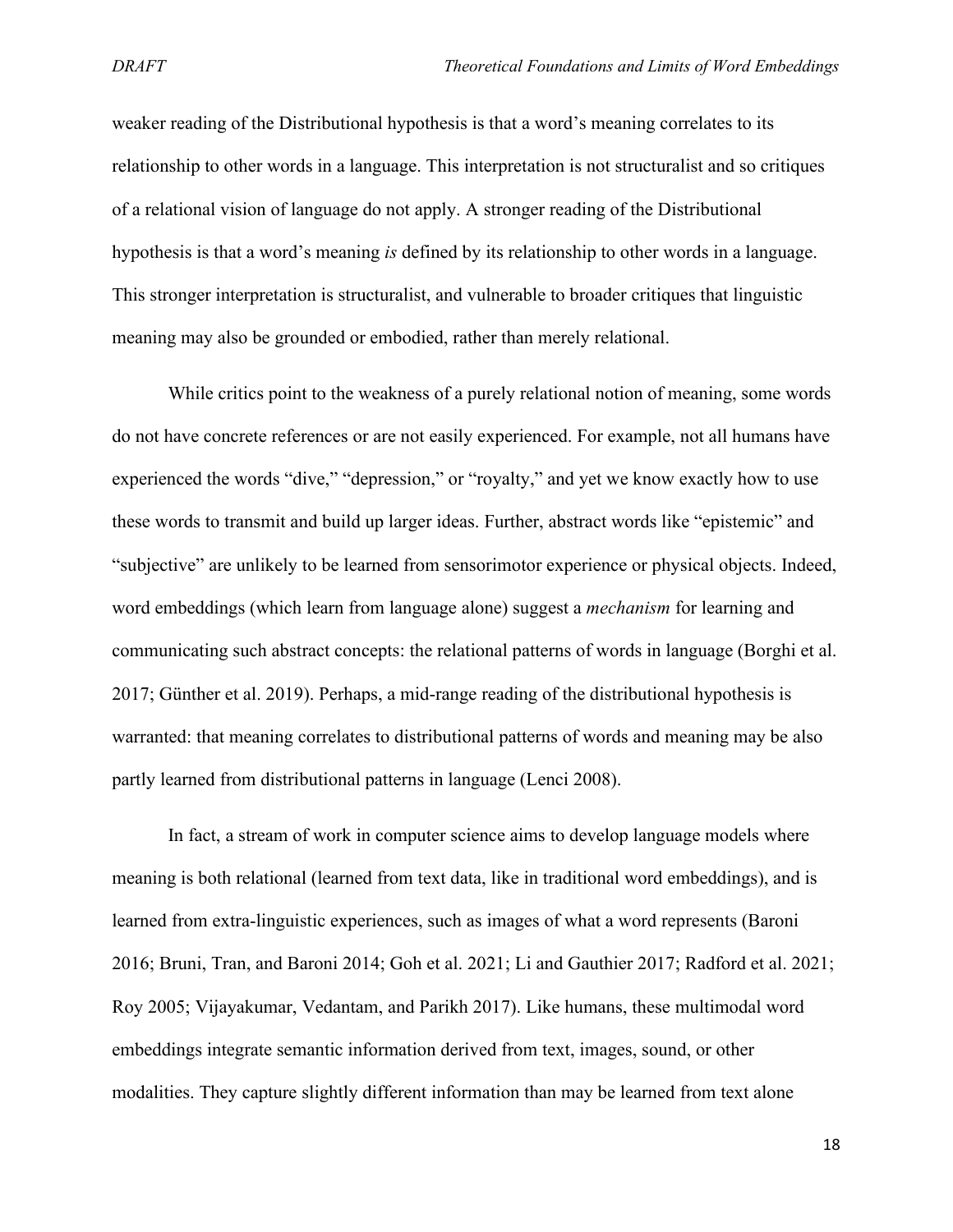(Vijayakumar et al. 2017). For example, while word2vec learns the word "apple" as closest in space to "apples," "pear," "fruit," and "berry," a word2vec model also trained on sounds learns "apple" as closest to "bite," "snack," "chips," and "chew" (Vijayakumar et al. 2017). Multimodal word embeddings are not yet popular in social science but offer another way for word embeddings to break from critiques a purely relational approach to model words (see also Bisk et al. 2020).

#### *4.2. Critiques of the Structuralist Focus on Binary Oppositions*

The structuralist focus on binary oppositions has also received extensive critique. Binary oppositions are certainly not the only forms for meaning, and opposition itself come in many varieties: hierarchical, continuous, dichotomous, or graded (Geeraerts 2010:87). For instance, we might describe aesthetics as a dichotomous concept (as beautiful versus ugly), or on a gradable scale (ugly versus plain versus pleasant versus gorgeous). Oppositions might be discrete and mutually exclusive, such that one pole necessitates the complete lack of the other, such as dead versus alive. We might also have ensembles of multiple oppositions. For example, the Western meaning-system for direction consists of two binary oppositions of north/south and east/west, or of three oppositions (left/right, up/down, and front/back) (Geeraerts 2010:87). Oppositions may also have an evaluative component, such as good versus bad, clean versus dirty, and clever versus dull. In sum, the structuralist focus on *binary oppositions* (as opposed to other oppositions or other forms of meaning) may be overly reductionistic (Craib 1992).

#### *4.2.1. Do these critiques apply to word embeddings?*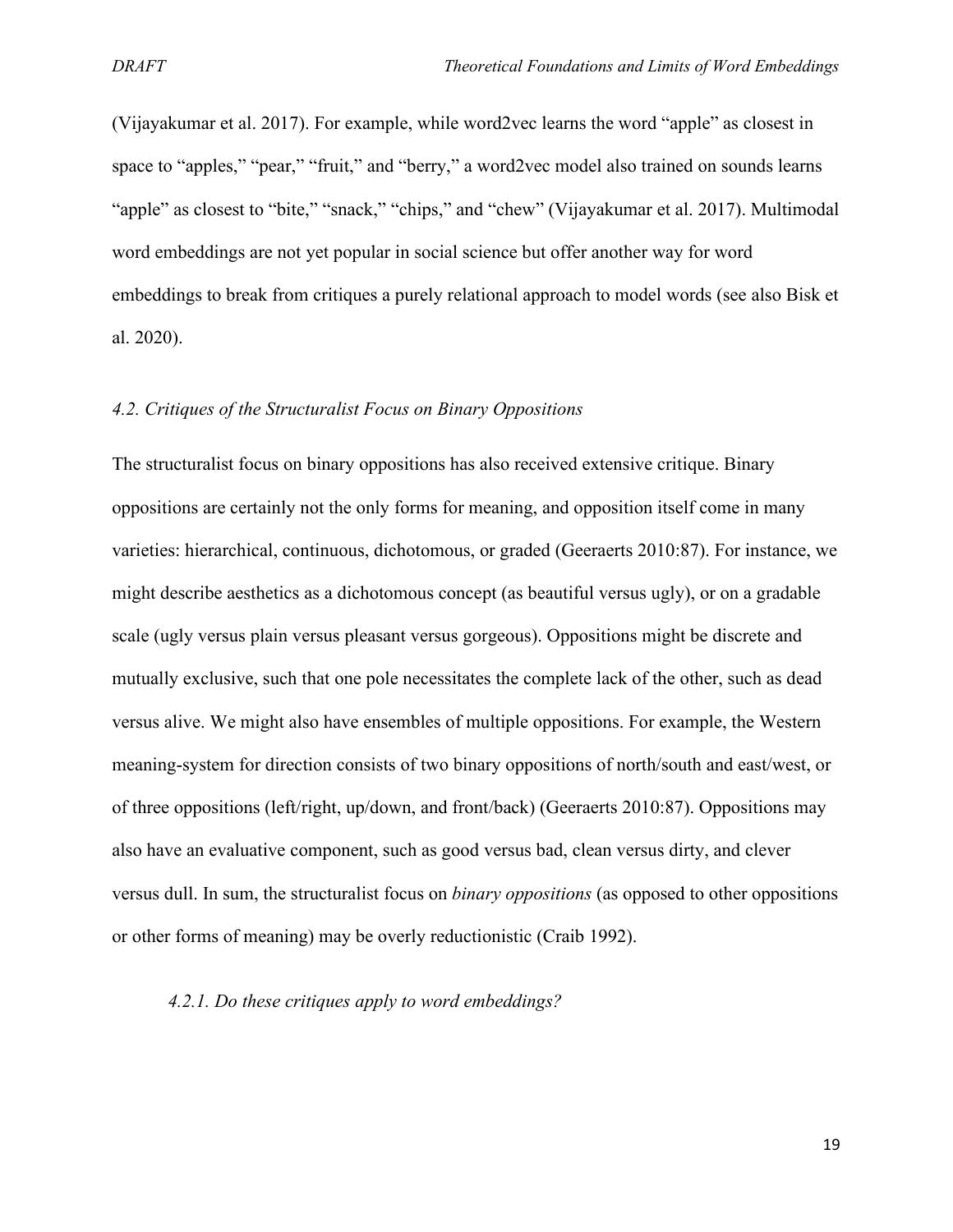Identifying binary oppositions – such as gender – in language data is a backbone of contemporary social science using word embeddings. Critiques of linguistic structuralism highlight that the focus on binary opposition in word embeddings may also be overly reductionistic. Methodological work highlighting the limits of measuring binary oppositions in word embeddings underscores this concern. Indeed, analysts have measured a wide variety of concepts as binary oppositions in semantic space, such as gender, age, and size. However, scholars find tremendous variation in the extent to which the resulting measures actually match human-rated perceptions of the concept (e.g., Chen, Peterson, and Griffiths 2017; Grand, G., Blank, I. A., Pereira, F., & Fedorenko, E 2018; Joseph and Morgan 2020). For example, when gender is measured as a binary opposition in embeddings, it appears to have an especially tight correspondence to human-ratings (Grand, G., Blank, I. A., Pereira, F., & Fedorenko, E 2018; Joseph and Morgan 2020), unlike, for example, race. Gender is a canonical case for studying concepts as binary oppositions in word embeddings. But perhaps gender is also an outlier in the extent to which manifests in our language as an opposition between two poles (see also Ethayarajh, Duvenaud, and Hirst 2019). While some concepts might be represented as a binary oppositional structure, other concepts might be better suited to some other structure.

Recently, some scholarship has begun to go beyond binary oppositions – looking for *systems* of oppositions and other latent structures in space. For instance, Boutyline et al. investigated gendered stereotypes relevant to education in print media from 1930-2009, including the gendered cultural associations of effort and intelligence (stereotypically feminine and masculine routes to success, respectively). Across time, the gendered associations of effort and intelligence became increasingly and synchronously polarized: as the former gained feminine associations the latter gain masculine associations (2020). Further, Kozlowski et al.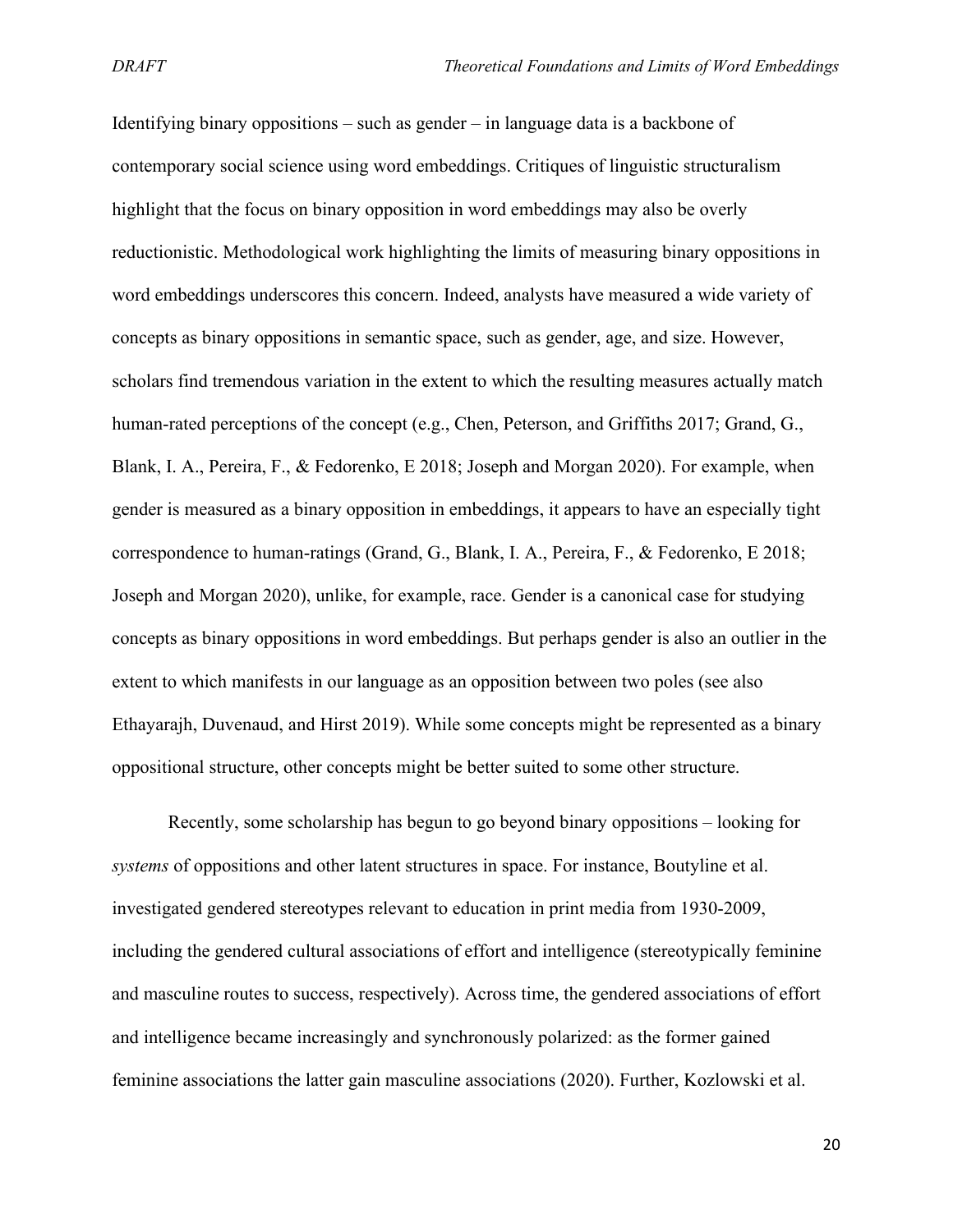investigated class as a system of oppositions – investigating the relationships between five dimensions of class across time (2019). Even more recently, scholars have begun to investigate information structures beyond oppositions, such as looking for topical regions or clusters of words in semantic space (e.g., Arora et al. 2018; Arseniev-Koehler et al. 2020). Meanwhile, a small body of work investigates how to build word embeddings that can model more nuanced forms of information, such as hierarchy (Nickel and Kiela 2017). Thus, while early work using word embeddings heavily focused on binary oppositions, a stream of emerging work considers other structures.

#### *4.3. Critiques of Coherence*

The coherence posited by linguistic structuralism is also one of its most controversial aspects. Critics argue that structuralist perspectives envision meaning as unrealistically coherent (e.g., Bakhtin 1981; DiMaggio 1997; Martin 2010; Sewell 2005:169–72; Swidler 1986, 2013). Indeed, even among uses of a word within a given document, the word may evoke very different interpretations depending on its surrounding words. This phenomenon is known as polysemy. For instance, the word "depression" is entirely different in a sentence about mental health versus one about economics. The word "depression [economics]" is even more specific "The Great Depression," which refers to a particular economic depression. A word's meaning may also vary depending on a host of other extra-linguistic factors, such as where the text is produced and by whom, or who is reading the text (e.g., Franco et al. 2019; Geeraerts, Grondelaers, and Bakema 2012; Geeraerts and Speelman 2010; Hu et al. 2017; Peirsman, Geeraerts, and Speelman 2010; Robinson 2010). For instance, the word "awesome" evokes multiple distinct interpretations in different linguistic contexts; certain individuals are more likely to interpret "awesome" according to some of these interpretations than others, depending on their age, gender, and even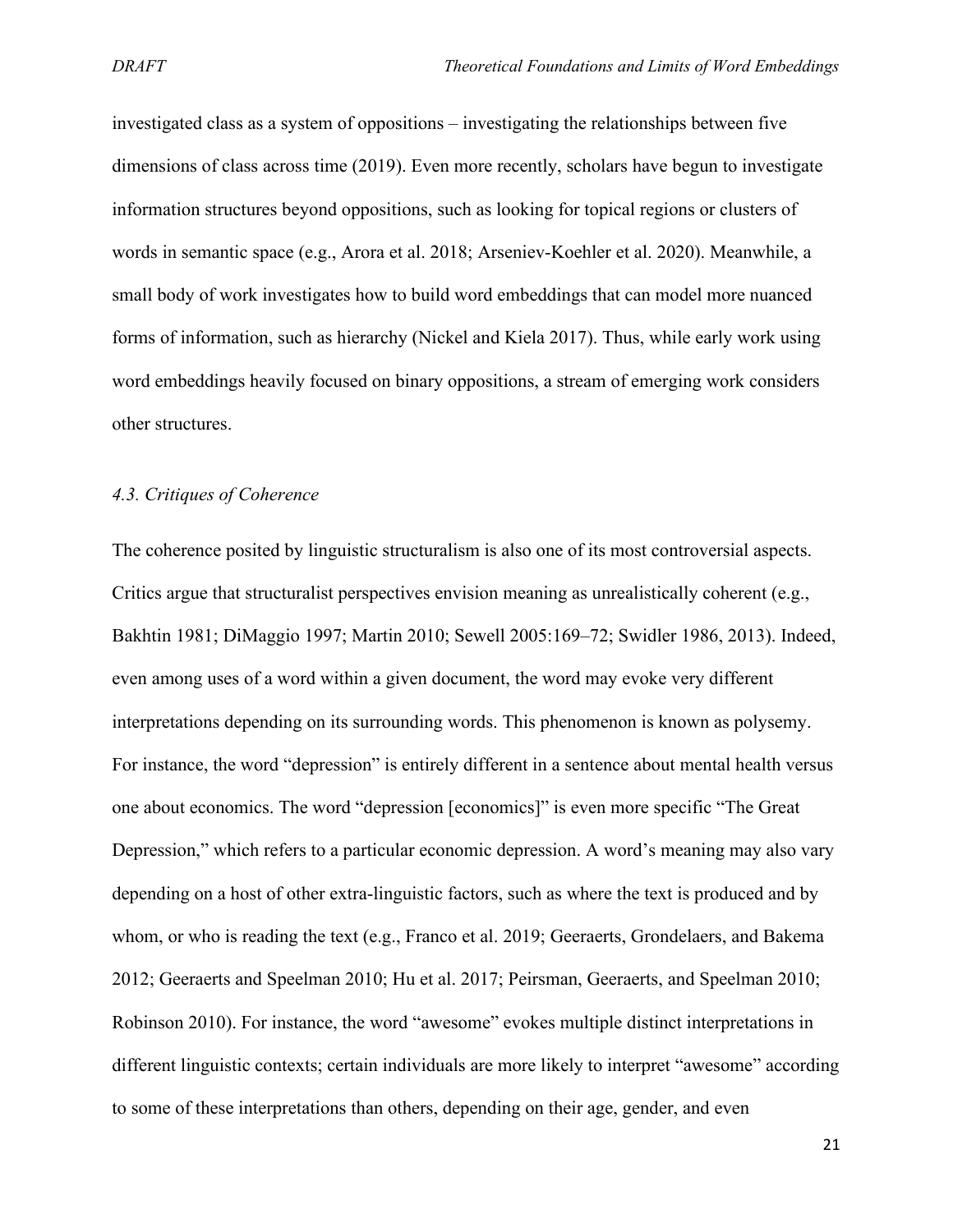neighborhood (Robinson 2010). Such evidence for the variation of words highlights the shortcomings of linguistic structuralism, which focuses on language as a shared system.

#### *4.3.1. Do these critiques apply to word embeddings?*

Word embedding methods commonly used in social science, such as word2vec and GloVe, are vulnerable to the same longstanding critiques of coherence as linguistic structuralism. Most crucially, these models use a single word vector for each vocabulary word in the corpus, thus smoothing over the patterned ways in which a word, like depression, is used in the training corpus. Because these models are insensitive to linguistic context, they are commonly critiqued as modeling words as unrealistically coherent (e.g., Faruqui et al. 2016; Gladkova and Drozd 2016; Neelakantan et al. 2015; Wang et al. 2020). In fact, this limitations of models like word2vec and GloVe is well known, and prompted a new approach to model language in computer science: "contextualized" neural word embeddings (Devlin et al. 2019; M. Peters et al. 2018).

Contextualized embeddings models words in a way that presumes far less coherence. While models like word2vec and GloVe represent each *word* as a vector, contextualized models produce a vector for each *instance* of a word in a text. In a contextualized embedding, for example, each time the word "depression" is used in a corpus it may be modeled with slightly different vector; this vector is modified based on the context words used around each instance "depression" is mentioned. Thus, this approach enables words to vary across linguistic contexts.

To gain intuition into how a contextualized word embedding might address critiques of coherence, consider a simplified example of one approach<sup>[10](#page-40-9)</sup> to contextualize word vectors. Like word2vec, an artificial neural network is tasked with "reading" a sentence and predicting the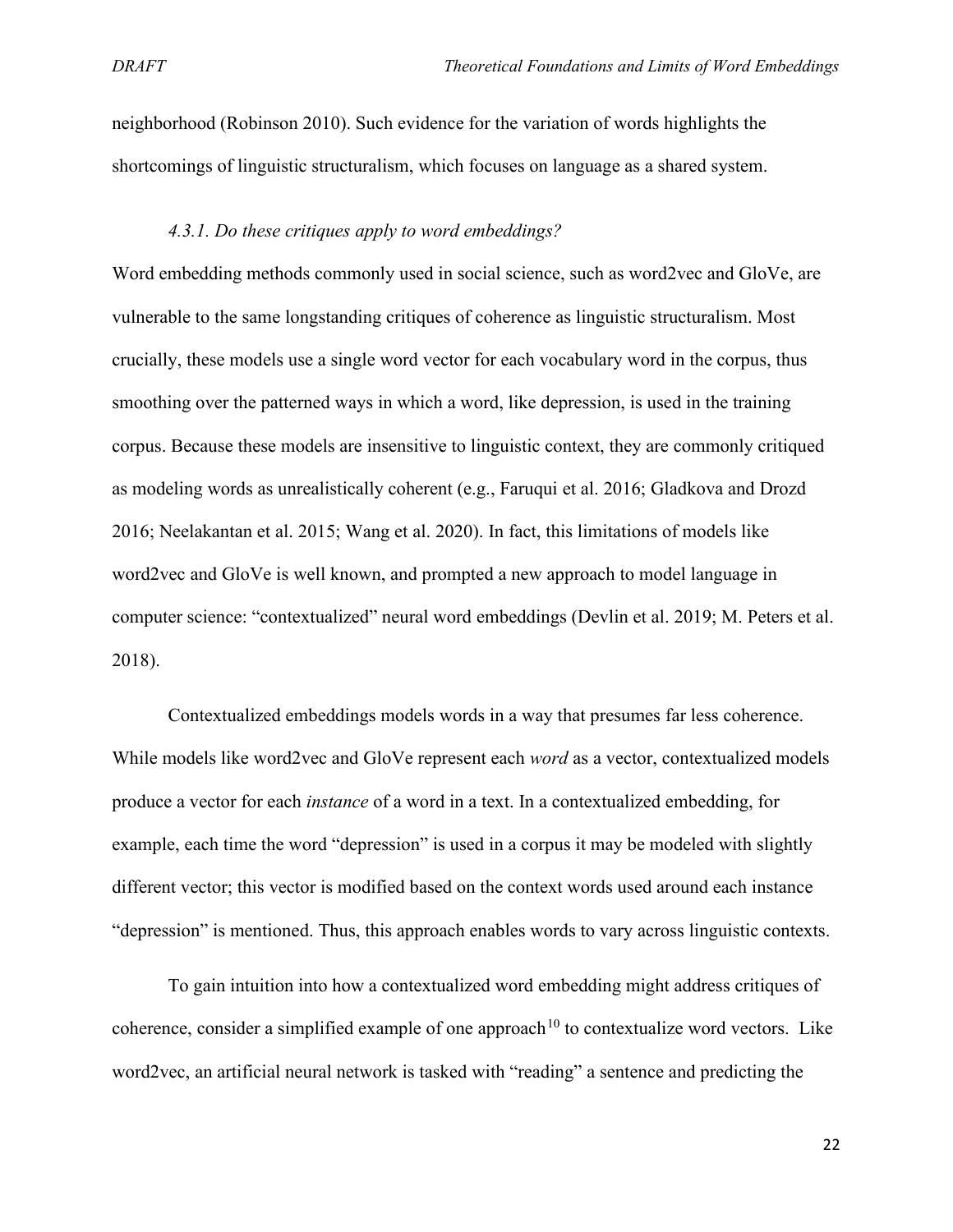next word and initially represents each word as a static word vector. However, as the network predicts the next word in the sentence it *also* keeps an ongoing vector representing the "gist" of what is currently being talked about at any point in the sentence.<sup>[11](#page-40-10)</sup> This "gist" is updated with each new word encountered in the sentence, and it is a function of the sequence of preceding words. Part of the model's training process is learning *how* to maintain this "gist": learning what information to keep, what to forget, and how to use information previously encountered, and as it reads a sentence and predicts a word. Once training is completed, we can input a sentence and, for any word used at some point *t* in the sentence, we can extract out the "gist" at time *t.* This "gist" is still represented as a vector, like our static word vectors, only now it is a function of the preceding context words in the sentence. By modifying the representation of the next word based on the current sentence, contextualized word embeddings address the critique that word embeddings like word2vec, model meaning as overly coherent.

For cultural sociologists, contextualized word embeddings do not merely offer a "solution" to analyze meaning in a way that responds to critiques of a coherent view of meaning. These approaches also enable us investigate *extent to which* meaning is coherent, aiding us to move past a dichotomous view of culture as either coherent or incoherent (Ghaziani 2011). Indeed, a recent study in computer science investigated the extent to which meaning is contextual in contextualized embeddings, by comparing words vectors from contextualized and non-contextualized embeddings (Ethayarajh 2019). This study found that, on average, less than 5% of meaning of a word's contextualized word vectors (where there is one word vector from each instance of the word in the corpus) could be explained by a single word vector. Further, contextualized models generally outperformed non-contextualized models on various linguistic tasks. At first glance, these results might suggest that enabling meaning to be incoherent more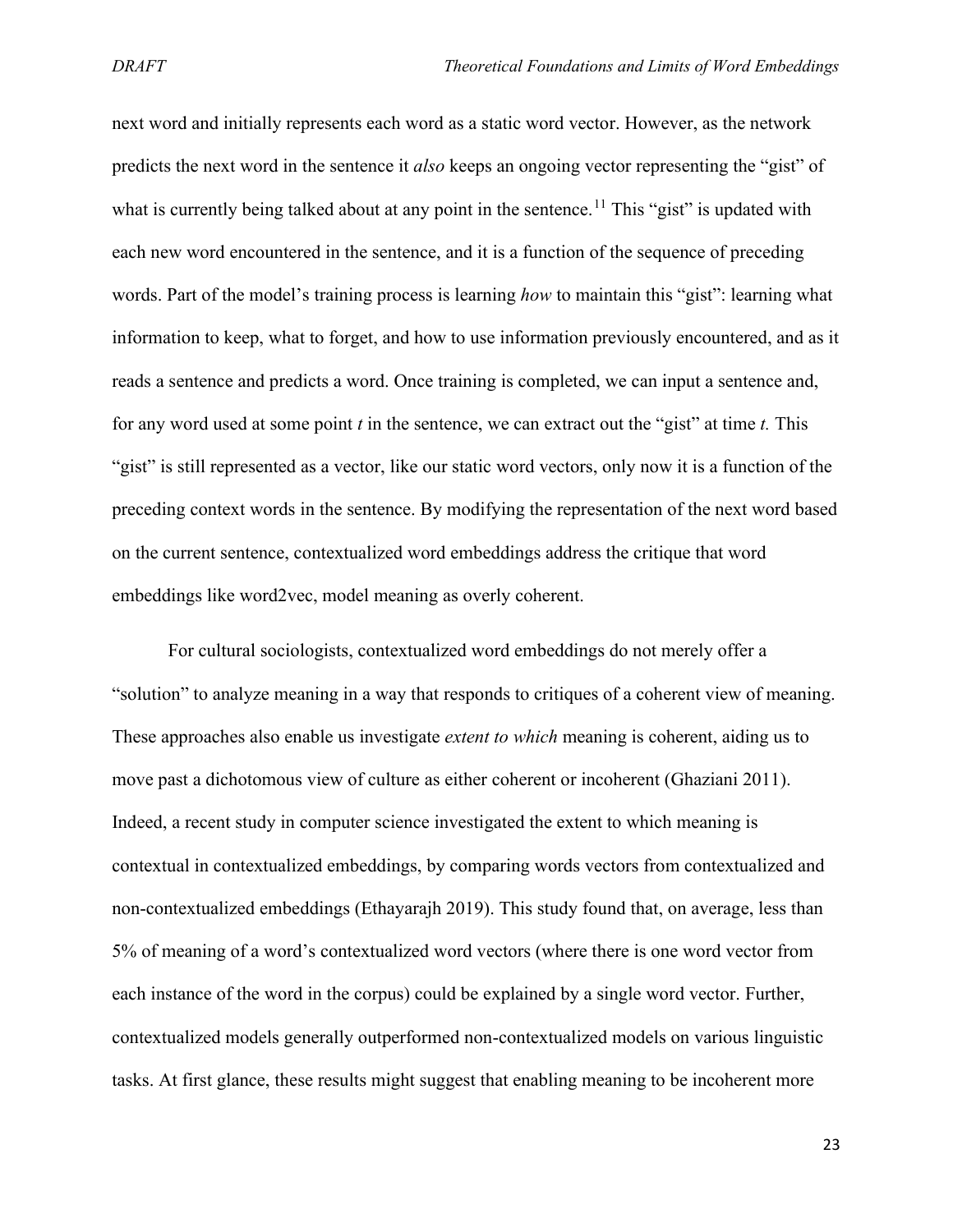closely models human meaning, or that a coherent model of language is overly unrealistic. However, the extent to which contextualized embeddings outperform static models varies widely across specific linguistic tasks (Arora et al. 2020; Ethayarajh 2019; Tenney et al. 2019). Indeed, for many tasks and corpora, contextualized word embeddings only yields only marginal improvements (Arora et al. 2020; Tenney et al. 2019). In some of these cases, contextualized and non-contextualized embeddings even perform equally.<sup>[12](#page-40-11)</sup> For social scientists, these findings suggest that the extent to which meaning is coherent is likely far more nuanced and remains an open (and promising) research area well suited to word embedding methods.

Still, even contextualized word embeddings do not fully overcome critiques of structuralist coherence. Like non-contextualized models, they remain insensitive to incoherence that may stem from other factors, such as who produces language, where and why. Like any word embedding, contextualized models learn to represent and process language from a training corpus and are thus tailored to the broader context of the training corpus. Therefore, while contextualized models offer a strategy to account for variation of meaning based on context words, neither contextualized nor non-contextualized word embeddings fully account for the many important ways in which meaning may be incoherent.

#### *4.4. Critiques of the Structuralist Focus on Language as Static*

The linguistic structuralist focus on language as static also received heavy critique. Linguistic structuralism distinguished the study of language across time from the study of language at a single time point, but then struggled to ever reconcile these two lenses (Giddens 1979:13; Stoltz 2019). Even if we give precedence to theorizing a symbolic system at a single time point, we also need to be able to explain changes in this system (Giddens 1979). As a theory, and even as a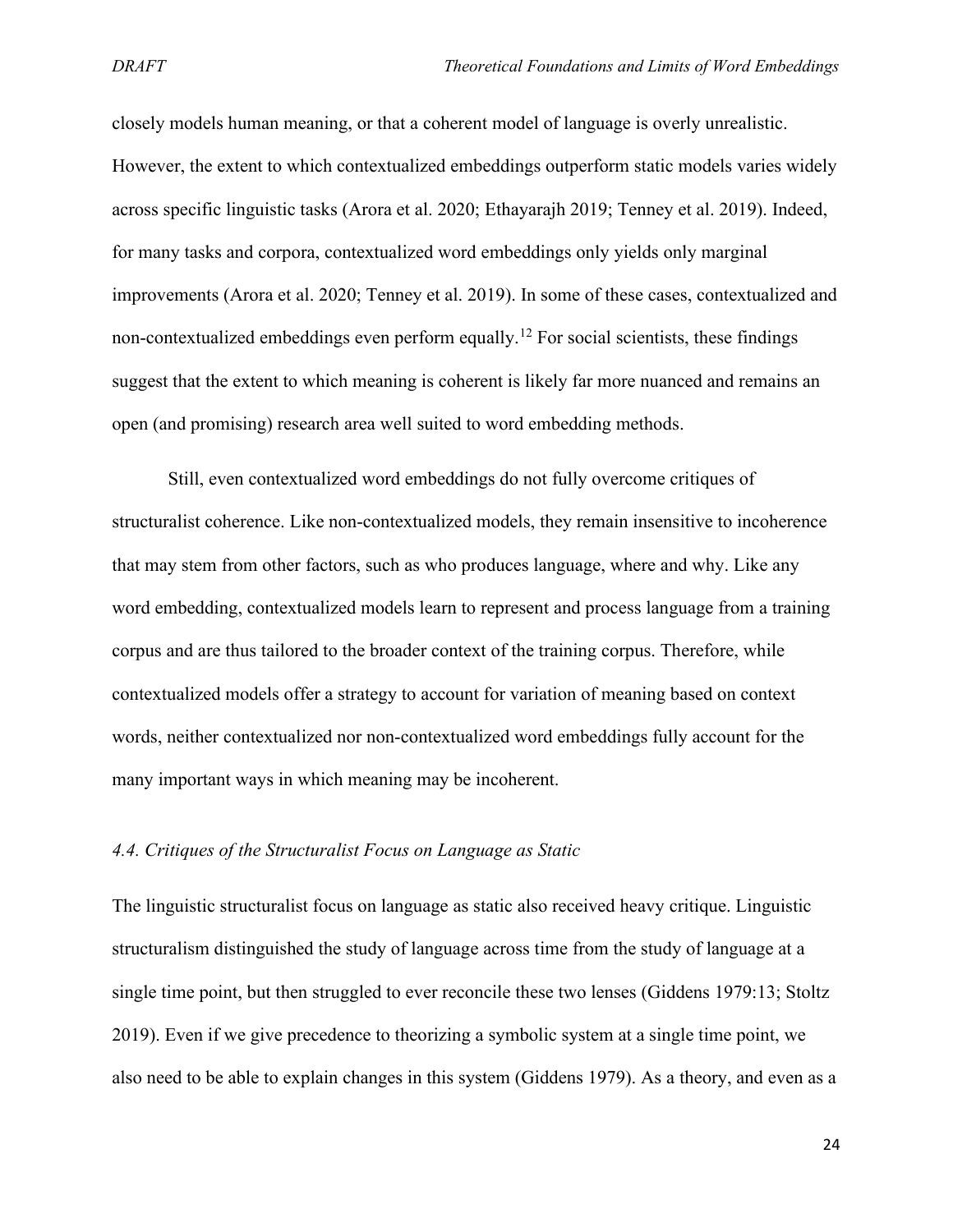framework for empirical analysis, linguistic structuralism falls short at reconciling static and dynamic perspectives on language.

#### *4.4.1. Do these critiques apply to word embeddings?*

The extent to which word embeddings are vulnerable to critiques of static lens depends on the approach used to learn word embeddings: count-based versus artificial neural network based. Count-based word embeddings model a symbolic system as static, but require that the whole semantic space be abstracted at once by performing dimensionality reduction on a co-occurrence matrix, as described in section one. These methods do not incorporate any mechanism for change in a semantic space. Thus, count-based embeddings, like structuralist linguistics, fall short at reconciling a static and dynamic lens on language.

By contrast, *neural* word embeddings model language as a dynamic system that may be paused at any point for static analysis. Neural word embeddings are by-products of an online learning process. The word vectors are updated each time new cultural stimuli (e.g., text excerpts) are encountered, in a fashion that might be thought of as the process of socialization. Upon experiencing a context, the model uses its current information about each vocabulary word (i.e., "looks up" the word's position in the semantic space at this point) to make a prediction about the missing word in the context. Thus, word vectors structure how neural word embeddings experience any incoming language, are simultaneously structured by new experiences with language. When the prediction is incorrect, the positions of words are shifted, yielding an *updated* semantic space. In this way, neural word embeddings operationalize the notion a symbolic system, like any structure, is both a "thing" and a "process," i.e., a "structuring structure" (Giddens 1979; Sewell Jr 1992). The symbolic system captured by neural word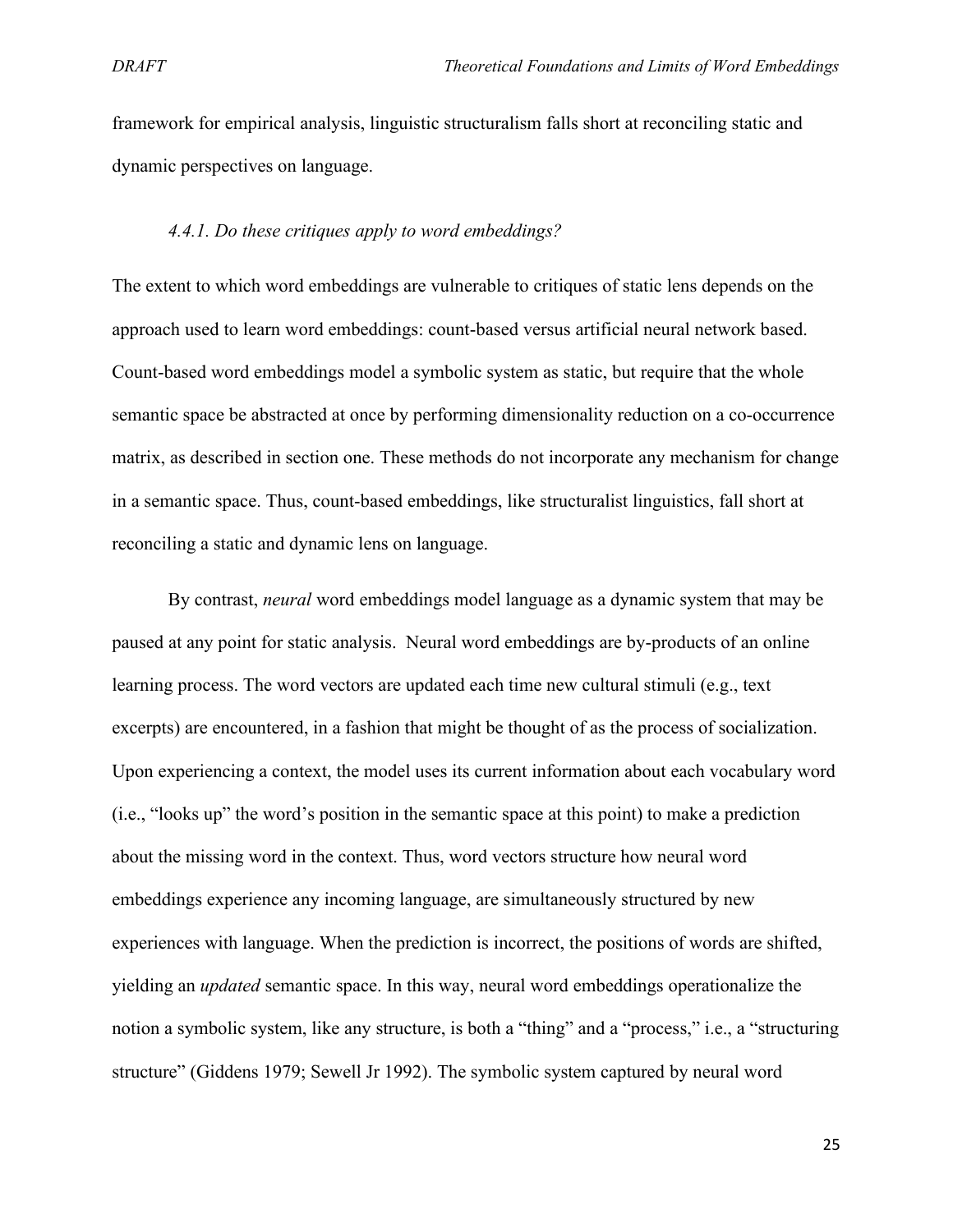embeddings is part of a dynamic process, and changes as the embedding interacts with its cultural environment.

When we use word vectors from neural word embeddings in social science applications, we generally stop this training process and begin analyses on the "frozen" system, as described earlier. We have extracted the word vectors as static representations from a system that can hypothetically change at any time with additional stimuli (i.e., additional text data) if we were to "unfreeze" the system. Thus, unlike count-based embeddings, neural word embeddings lend themselves to static analyses, but does not entirely divorce static and dynamic lenses.

Still, practical methods to study linguistic change using neural and count-based word embeddings are limited (Kutuzov et al. 2018). This limitation is important to address given the growing sociological interest in investigating culture across time using word embeddings (e.g., Boutyline et al. 2020; Jones et al. 2020; Kozlowski et al. 2019; Stoltz and Taylor 2020). Currently, one common approach to study linguistic change is to divide up the corpus into time segments and then compare embeddings trained on these separate segments (using count based or neural word embeddings) (e.g., Boutyline et al. 2020; W. L. Hamilton et al. 2016; Jones et al. 2020; Kozlowski et al. 2019; Stoltz and Taylor 2020). Then, to compare word vectors across time points, researchers may either (1) rotate embeddings from different segments so that their word vectors are directly comparable or (2) compare cosine similarities (i.e., between words or sets of words) in different segments. However, both approaches require large amounts of data to train on each segment. As a result, they may be unfeasible for many corpora sizes. Even on large corpora this approach does not allow for very granular time segments.

Another method to study linguistic change using embeddings is to train neural word embeddings on documents ordered across time: "freezing" and saving the system at various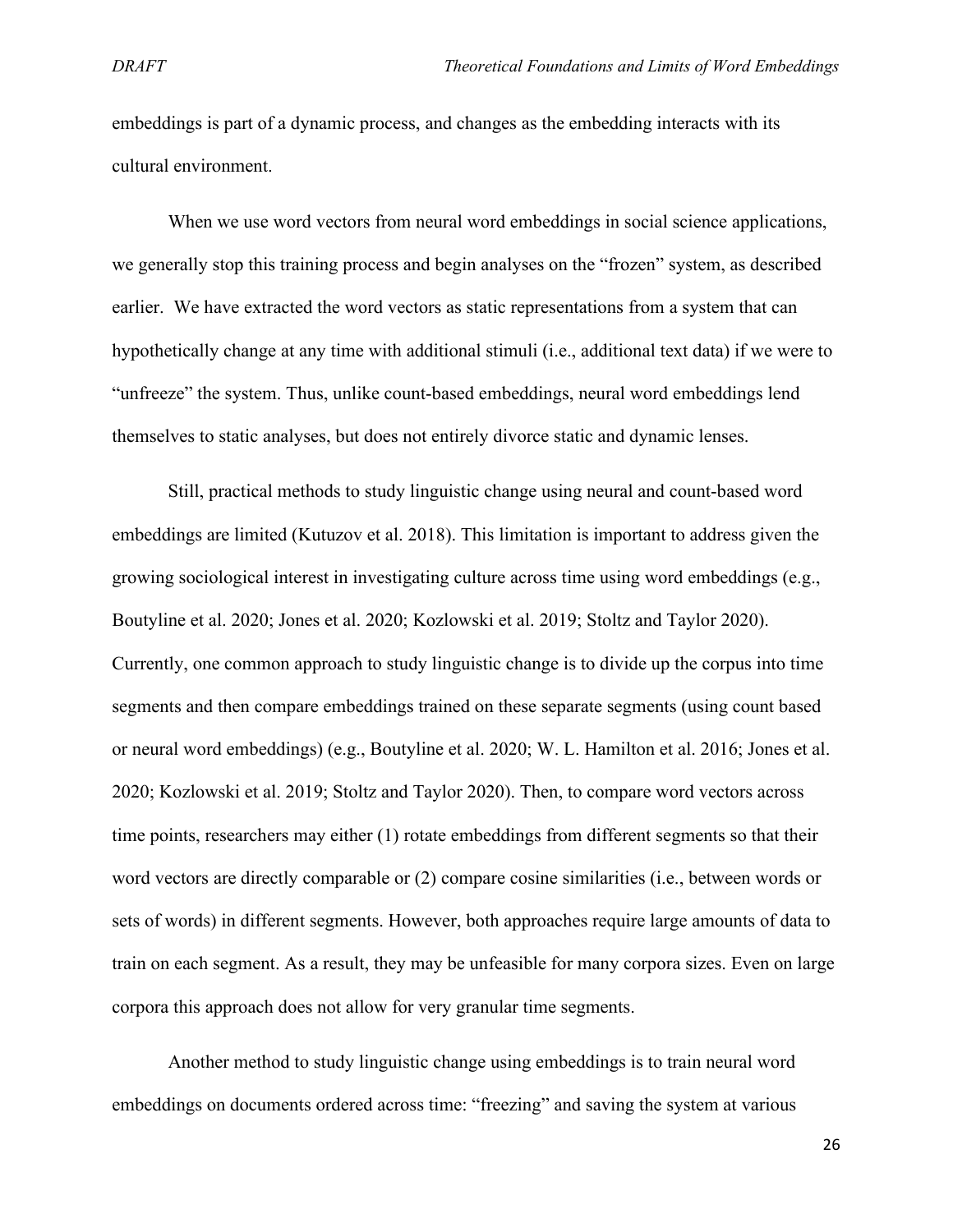points in time, and then comparing the frozen models across this training (e.g., Kim et al. 2014). However, words' rate of semantic change might depend on their frequency in the corpus across time. Indeed, words which are not present for several time points might simply appear to have no semantic change. Further, the *quality* of word vectors may improve with increased training, making it challenging to disentangle training effects from true changes across time using this approach.

In sum, neural word embedding methods offer some solutions to model how a static semantic system may also change, but neither count-based nor neural word embeddings offer clear practical routes to empirically study language as a dynamic system. To overcome this limitation, additional methodological work on modeling linguistic change using word embeddings is still needed. Such methods will enable social scientists empirically analyze the structure and content of semantic systems across time in more precise ways.

#### **5. DISCUSSION**

Word embeddings open new doors for social scientists to investigate culture and language at scale. However, like any method, it is crucial that we clarify exactly what word embeddings operationalize. This paper has critically theorized how word embeddings may be used to operationalize several key premises of an influential theory of language: linguistic structuralism. Specifically, this paper focused on the linguistic structuralist premises that language is a relational and coherent symbolic system which is studied as if frozen in time.

This paper also theorized the ways in which word embeddings succumb to or overcome several critiques of these structuralist premises, such as debates about the (in)coherence of meaning and relational notions of meaning. As highlighted in this paper, different word

27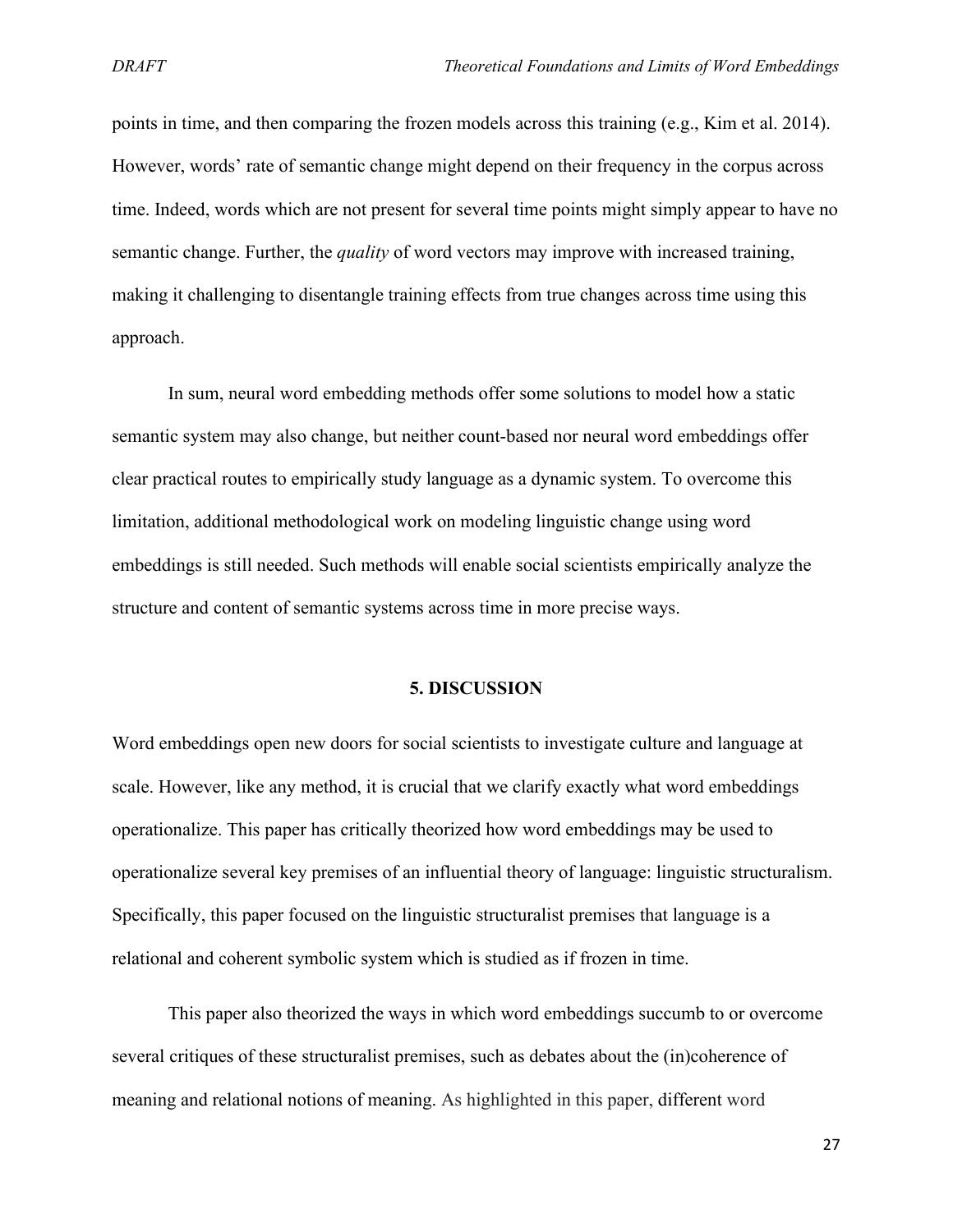embedding algorithms do so in different ways. In general, while count-based word embeddings have many of the same limitations of linguistic structuralism, neural word embeddings – and especially, contextualized neural word embeddings – offer solutions to these limitations. For example, neural word embeddings model a symbolic system as dynamic, which is then "frozen" for static, structuralist analyses. Further, while some word embeddings (e.g., word2vec) may model language as unrealistically coherent, contextualized neural word embeddings offer solutions to account for variation across linguistic contexts. More broadly, theoretical shortcomings of structuralism parallel advances in computer science to address the limitations of word embeddings. This includes the move from count-based to neural embeddings, the more recent move from static to contextualized embeddings, and the growing interests in diachronic and multimodal embeddings in computer science (see also Bisk et al. 2020).

The extent to which word embeddings succumb to critiques of structuralism also depends on the analysts' own interpretation of "meaning," in word embeddings. This includes, for example, whether the analyst interprets word embeddings as a *theoretical model*, or merely as a method to measure meaning. For instance, the distributional hypothesis may be seen as a modeling one mechanism by which meaning is constructed. Or the hypothesis may be interpreted as merely an approach to capture a proxy for meaning, "whatever meaning may be," thus sidestepping the concept of meaning altogether. Like network analysis (Borgatti et al. 2009) and other structuralist tools, word embeddings may be understood as a method or as a metaphor (Craib 1992:133). In sum, word embeddings *may* be used to operationalize structuralism, but it would be an oversimplification to say that all word embeddings, used across all analyses, are "structuralist."

28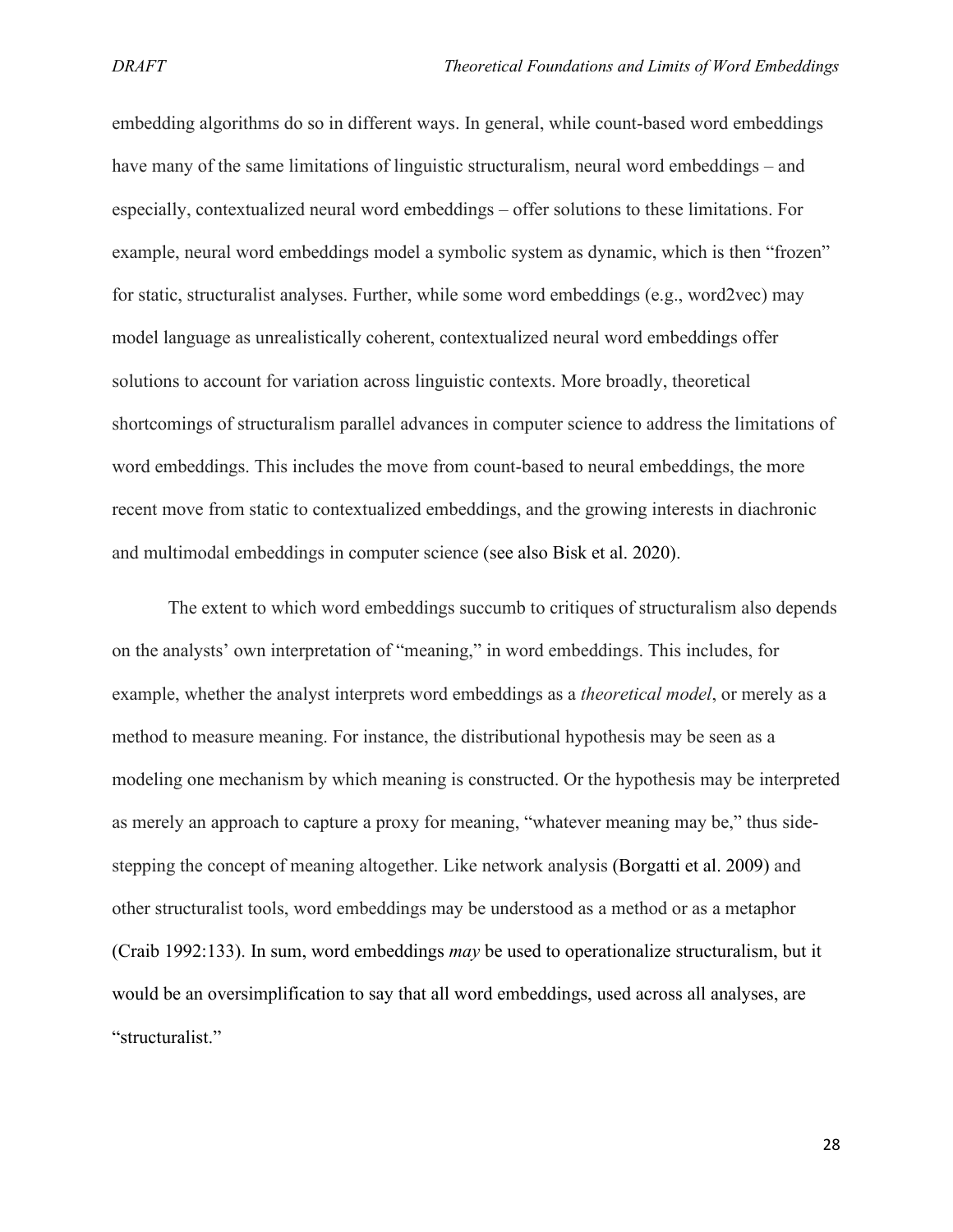#### *Directions for Future Social Science Research using Embeddings*

This paper hints at numerous future research directions that intersect computational social science and cultural sociology. First, embeddings are not only useful as to measure the *content* of meaning (e.g., gendered associations with career words). They are also useful to study the *structure* of meaning (e.g., morality as a binary opposition) and how the structure of meaning interacts with content and how this *structure* changes across time and space. For example, to what extent is morality represented in language as an opposition between good and evil, and to what extent is this opposition universal across languages? Or, perhaps morality actually described in language along multiple binary oppositions, such as sanctity/degradation and care/harm (Haidt and Joseph 2004; Sagi and Dehghani 2014). Importantly, we will need to distinguish our findings from the structure imposed by our measures. For example, measuring morality as a line implicitly limits the type of meaning we can find in semantic space: a word that is measured as more "good" with this method is necessarily less "evil." Thus, word embedding methods also require us to carefully consider both the content and structure of meaning.

Second, word embedding methods open new angles into longstanding debates about the coherence of meaning. Static and contextualized word embeddings represent two ends of this debate: while the former represents meanings as entirely static, the latter represent meaning as highly sensitive to its surrounding words. Contextualized word embeddings make it possible to compare meanings across linguistic contexts. These methods thus offer strategies to measure the extent of the variation of meaning, identify patterns the distribution of meanings (Sperber 1985), and perhaps ultimately explain the extent to which meaning is (in)coherent. At the same time, all word embeddings reflect their training corpus. Given that meaning may be incoherent across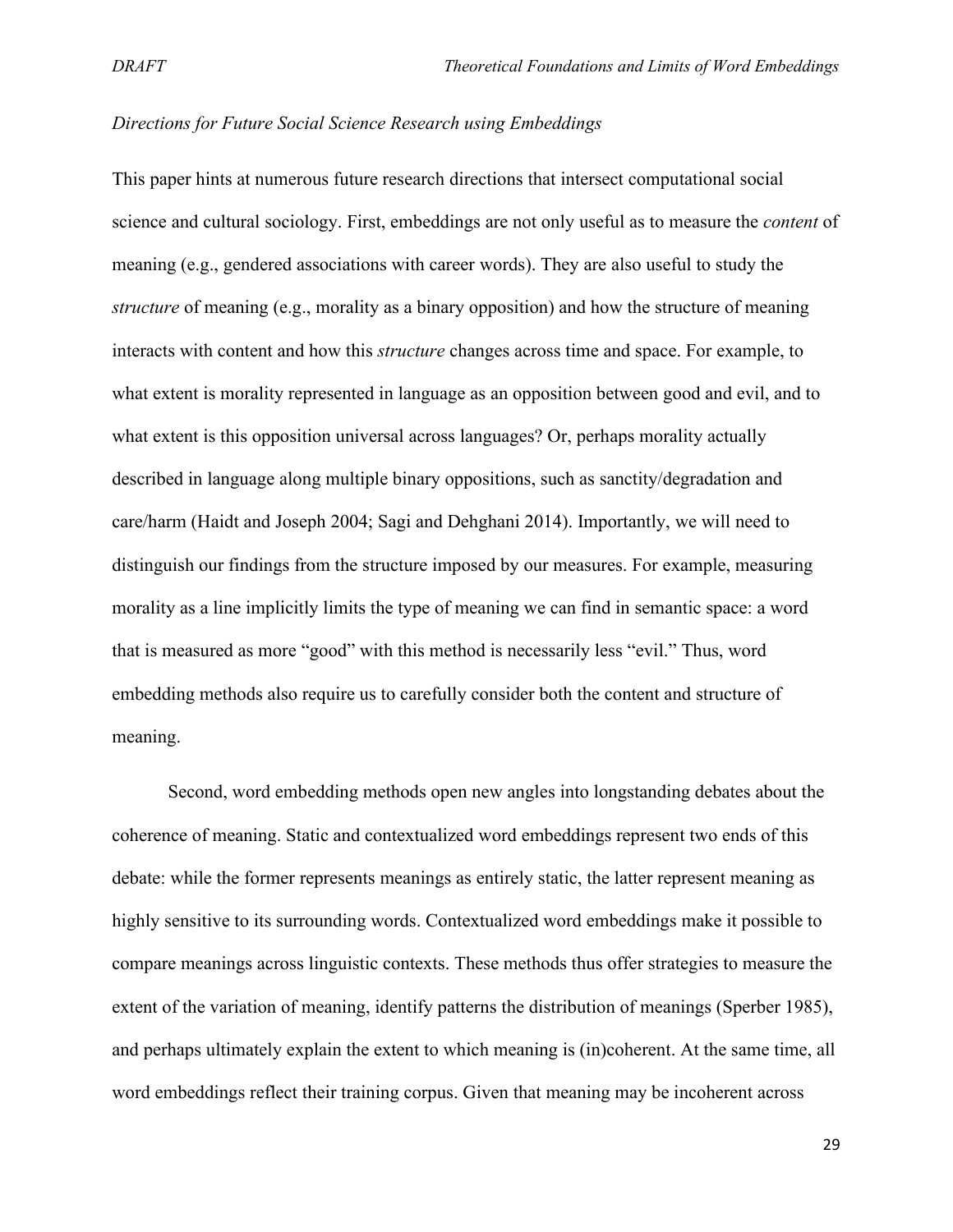various possible training corpora, analysts must consider how the training corpus for *any* word embedding is produced, why, and by whom, and whose meanings the embedding represents – or excludes. In this way, longstanding debates about coherence in cultural sociology may be relevant to contemporary ethical issues in machine-learning, such as that language models often reflect the language (and ideologies about language) of dominant social groups (Blodgett et al. 2020; Shah, Schwartz, and Hovy 2020).

Third, extrapolating from the meaning of words to the meaning of other signs was a key and enduring legacy of linguistic structuralism, leading to the birth of the field of semiology more generally. Similarly, while word embeddings focus on the meaning in written language, their premises have been extended beyond modeling words, such as to model *nodes* in a social network (e.g., Grover and Leskovec 2016), and even *segments* in musical scores (Arronte Alvarez and Gómez-Martin 2019; e.g., Chuan et al. 2020). Many key theoretical points raised in this paper about word embeddings also extend to other modalities. For instance, all these variations of embeddings hinge on generalizing the Distributional hypothesis, where nodes, sounds, or images are defined by their relationship to other notes, sounds or images, respectively. This paper has focused on word embeddings given their recent rise in social science (e.g., Boutyline et al. 2020; Caliskan et al. 2017; Garg et al. 2018; Jones et al. 2020; Kozlowski et al. 2019). However, moving beyond word embeddings to other modalities could enable sociologists to consider how cultural signs, more generally, operate in our cultural environment (Bail 2014).

Finally, while this paper considers several core premises and critiques of linguistic structuralism (and structuralism more broadly) as they apply to word embeddings, this intellectual movement is broad (Dosse 1997). Future theoretical work might consider how word embeddings and their specific architectures align or diverge from these variations *within*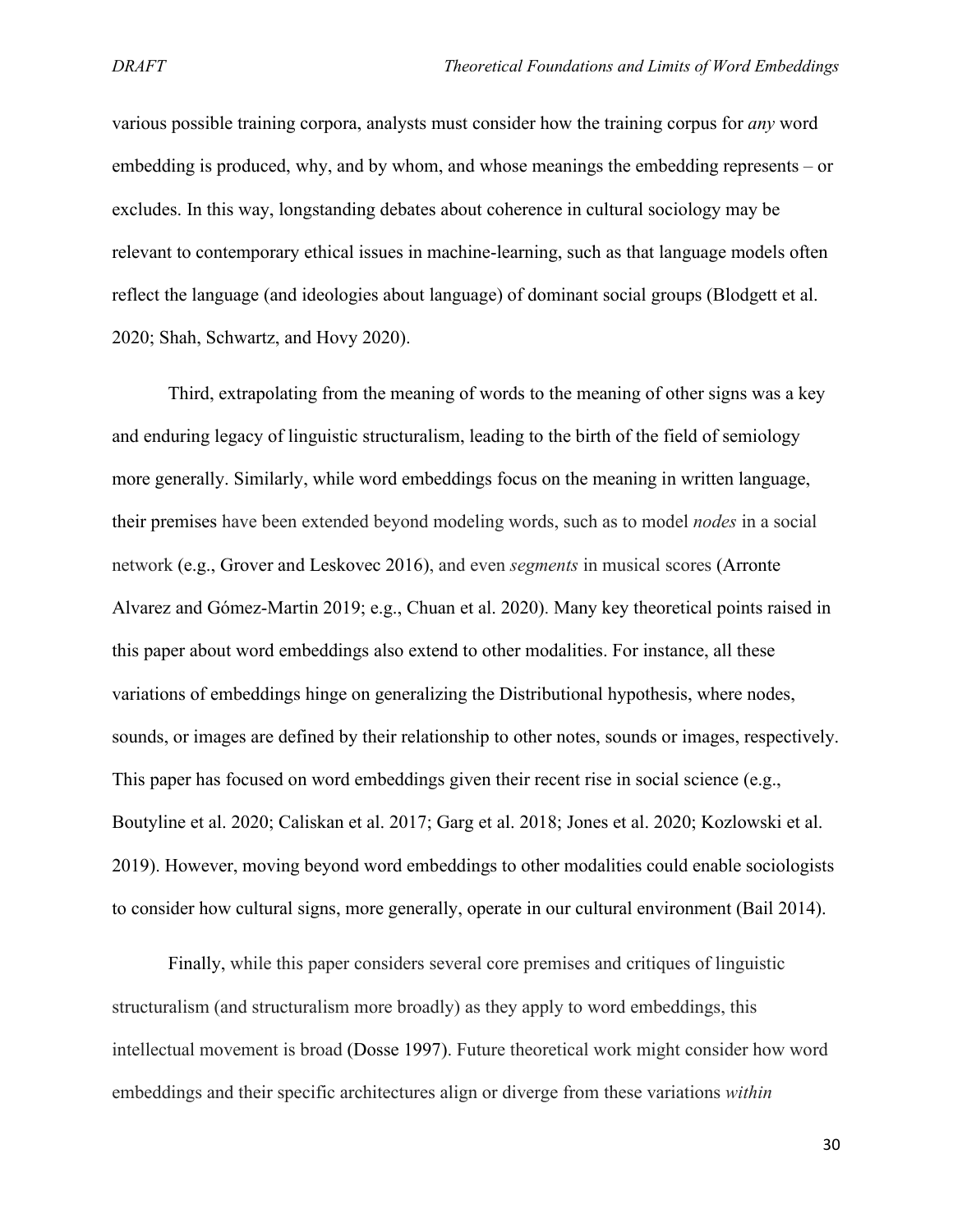linguistic structuralism, such as perspectives of de Saussure, Jakobson, and C.S. Pierce (e.g., Yakin and Totu 2014), and structuralism more broadly. Future work might also consider numerous critiques of these theories which are not covered in this paper, such as the role of agency and creativity. Such research might unveil other implicit theoretical assumptions – and potential innovations – in word embeddings.

#### *Conclusions*

Word embeddings are becoming pervasive social science approaches to analyze language, meaning, and culture using text data. However, these methods remain undertheorized. To ensure they are effectively used by social scientists, it is crucial that we define what *kind* of meaning word embeddings operationalize and their implicit assumptions. Dissecting the way that word embeddings implicitly formalize (or might be used to formalize) sociological concepts can ultimately push us to redefine these concepts themselves (Merton 1948). Analogously, social network analysis pushed scholars to clarify concepts like "social tie," "network," and "community" (Borgatti et al. 2009). Now, word embeddings offer a new theoretical opportunity to formalize concepts in cultural sociology, such as schema (Arseniev-Koehler and Foster 2020), binary opposition (Kozlowski et al. 2019), symbolic system, coherence, signs, and structure.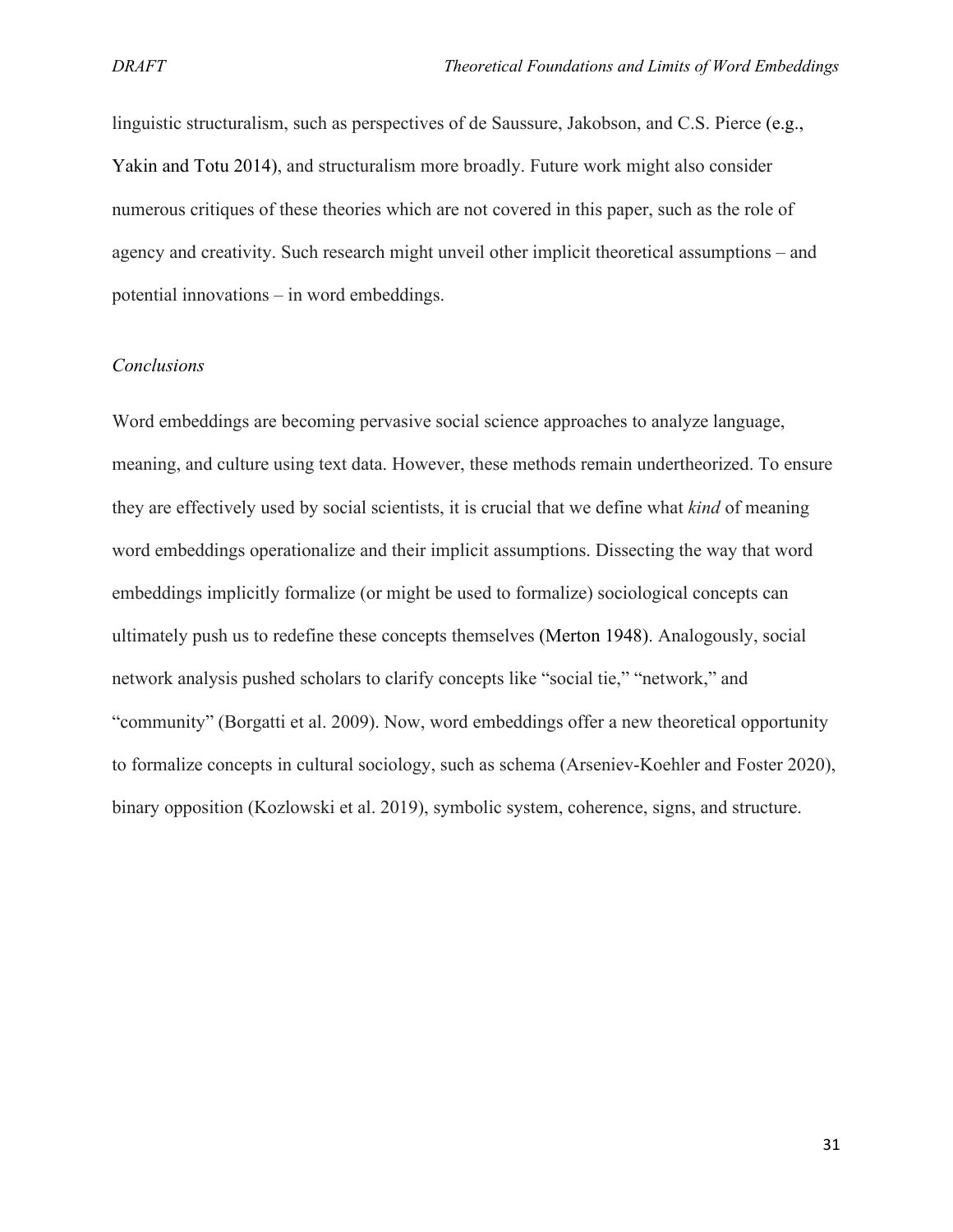#### **WORKS CITED**

- Arora, Sanjeev, Yuanzhi Li, Yingyu Liang, Ma Tengyu, and Andrej Risteski. 2018. "Linear Algebraic Structure of Word Senses, with Applications to Polysemy." *Transactions of the Association for Computational Linguistics* 6:483–95.
- Arora, Sanjeev, Yuanzhi Li, Liang Yingyu, Tengyu Ma, and Andrej Risteski. 2016. "A Latent Variable Model Approach to Pmi-Based Word Embeddings." *Transactions of the Association for Computational Linguistics* 4:385–99.
- Arora, Simran, Avner May, Jian Zhang, and Christopher Ré. 2020. "Contextual Embeddings: When Are They Worth It?" *ArXiv:2005.09117 [Cs]*.
- Arronte Alvarez, Aitor, and Francisco Gómez-Martin. 2019. "Distributed Vector Representations of Folksong Motifs." Pp. 325–32 in *Mathematics and Computation in Music*, edited by M. Montiel, F. Gomez-Martin, and O. A. Agustín-Aquino. Cham: Springer International Publishing.
- Arseniev-Koehler, Alina, Susan Cochran, Vickie Mays, Kai-Wei Chang, and Jacob G. Foster. 2020. "Integrating Topic Modeling and Word Embedding to Characterize Violent Deaths." *SocArXiv* 1–32. doi: 10.31235/osf.io/nkyaq.
- Arseniev-Koehler, Alina, and Jacob G. Foster. 2020. "Machine Learning as a Model for Cultural Learning: Teaching an Algorithm What It Means to Be Fat." *ArXiv Preprint* 2003(12133):1–45. doi: 10.31235/osf.io/c9yj3.
- Bail, Christopher. 2014. "The Cultural Environment: Measuring Culture with Big Data." *Theory and Society* 43(3–4):465–82.
- Bakhtin, Mikhail M. 1981. "The Dialogic Imagination: Four Essays, Ed." *Michael Holquist, Trans. Caryl Emerson and Michael Holquist (Austin: University of Texas Press, 1981)* 84(8):80–82.
- Baroni, Marco. 2016. "Grounding Distributional Semantics in the Visual World." *Language and Linguistics Compass* 10(1):3–13.
- Baroni, Marco, Georgiana Dinu, and Germán Kruszewsk. 2014. "Don't Count, Predict! A Systematic Comparison of Context-Counting vs. Context-Predicting Semantic Vectors." Pp. 238–47 in *52nd Annual Meeting of the Association for Computational Linguistics*. Vol. 1.
- Barthes, Roland. 2012. "Toward a Psychosociology of Contemporary Food Consumption." in *Food and culture*, edited by Counihan Carole and P. V. Esterik. New York, NY: Routledge.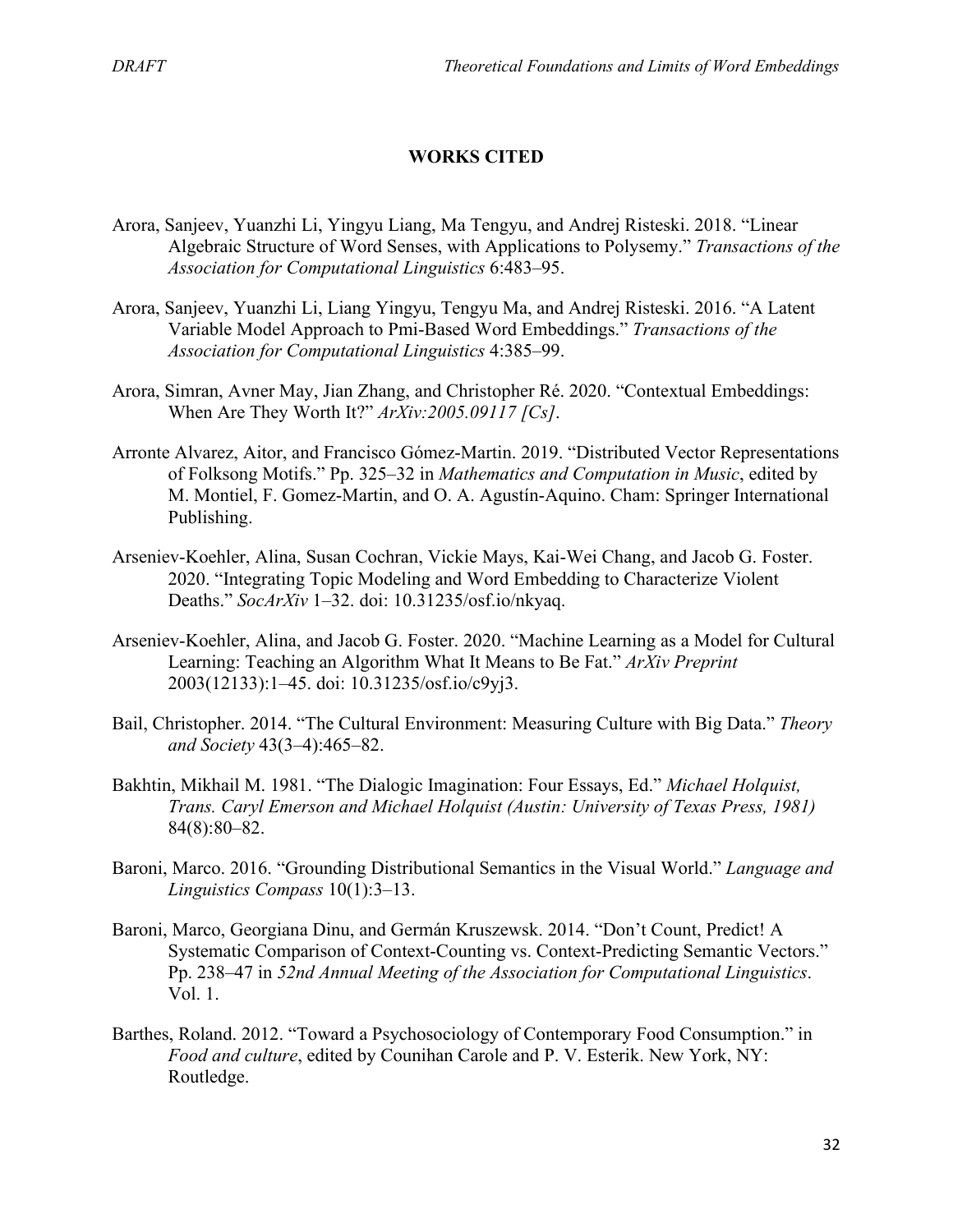- Bisk, Yonatan, Ari Holtzman, Jesse Thomason, Jacob Andreas, Yoshua Bengio, Joyce Chai, Mirella Lapata, Angeliki Lazaridou, Jonathan May, and Aleksandr Nisnevich. 2020. "Experience Grounds Language." Pp. 8718–35 in *Proceedings of the 2020 Conference on Empirical Methods in Natural Language Processing (EMNLP)*.
- Blodgett, Su Lin, Solon Barocas, Hal Daumé III, and Hanna Wallach. 2020. "Language (Technology) Is Power: A Critical Survey of 'Bias' in NLP." Pp. 5454–76 in *Proceedings of the 58th Annual Meeting of the Association for Computational Linguistics*. Online: Association for Computational Linguistics.
- Bolukbasi, Tolga, Kai-Wei Chang, James Zou, Venkatesh Saligrama, and Adam Kalai. 2016. "Man Is to Computer Programmer as Woman Is to Homemaker? Debiasing Word Embeddings." Pp. 4349–57 in *Advances in neural information processing systems*. Barcelona, Spain.
- Borgatti, Stephen P., Ajay Mehra, Daniel J. Brass, and Giuseppe Labianca. 2009. "Network Analysis in the Social Science." *Science* 323(5916):892–95.
- Borghi, Anna, Ferdinand Binkofski, Cristiano Castelfranchi, Felice Cimatti, Claudia Scorolli, and Luca Tummolini. 2017. "The Challenge of Abstract Concepts." *Psychological Bulletin* 143:263.
- Boutyline, Andrei, Alina Arseniev-Koehler, and Devin Cornell. 2020. "School, Studying, and Smarts: Gender Stereotypes and Education Across 80 Years of American Print Media, 1930-2009." *SocArXiv*. doi: 10.31235/osf.io/bukdg.
- Bruni, Elia, Nam-Khanh Tran, and Marco Baroni. 2014. "Multimodal Distributional Semantics." *Journal of Artificial Intelligence Research* 49(2014):1–47.
- Bryson, Joanna. 2008. "Embodiment versus Memetics." *Mind & Society* 7(1):77–94.
- Caliskan, Aylin, Joanna J. Bryson, and Arvind Narayanan. 2017. "Semantics Derived Automatically from Language Corpora Contain Human-like Biases." *Science* 356(6334):183–86.
- Charlesworth, Tessa ES, Victor Yang, Thomas C. Mann, Benedek Kurdi, and Mahzarin R. Banaji. 2021. "Gender Stereotypes in Natural Language: Word Embeddings Show Robust Consistency across Child and Adult Language Corpora of More than 65 Million Words." *Psychological Science* 32(2):218–40.
- Chen, Dawn, Joshua C. Peterson, and Thomas L. Griffiths. 2017. "Evaluating Vector-Space Models of Analogy." *ArXiv* 1705(04416).
- Chuan, Ching-Hua, Kat Agres, and Dorien Herremans. 2020. "From Context to Concept: Exploring Semantic Relationships in Music with Word2vec." *Neural Computing and Applications* 32(4):1023–36. doi: 10.1007/s00521-018-3923-1.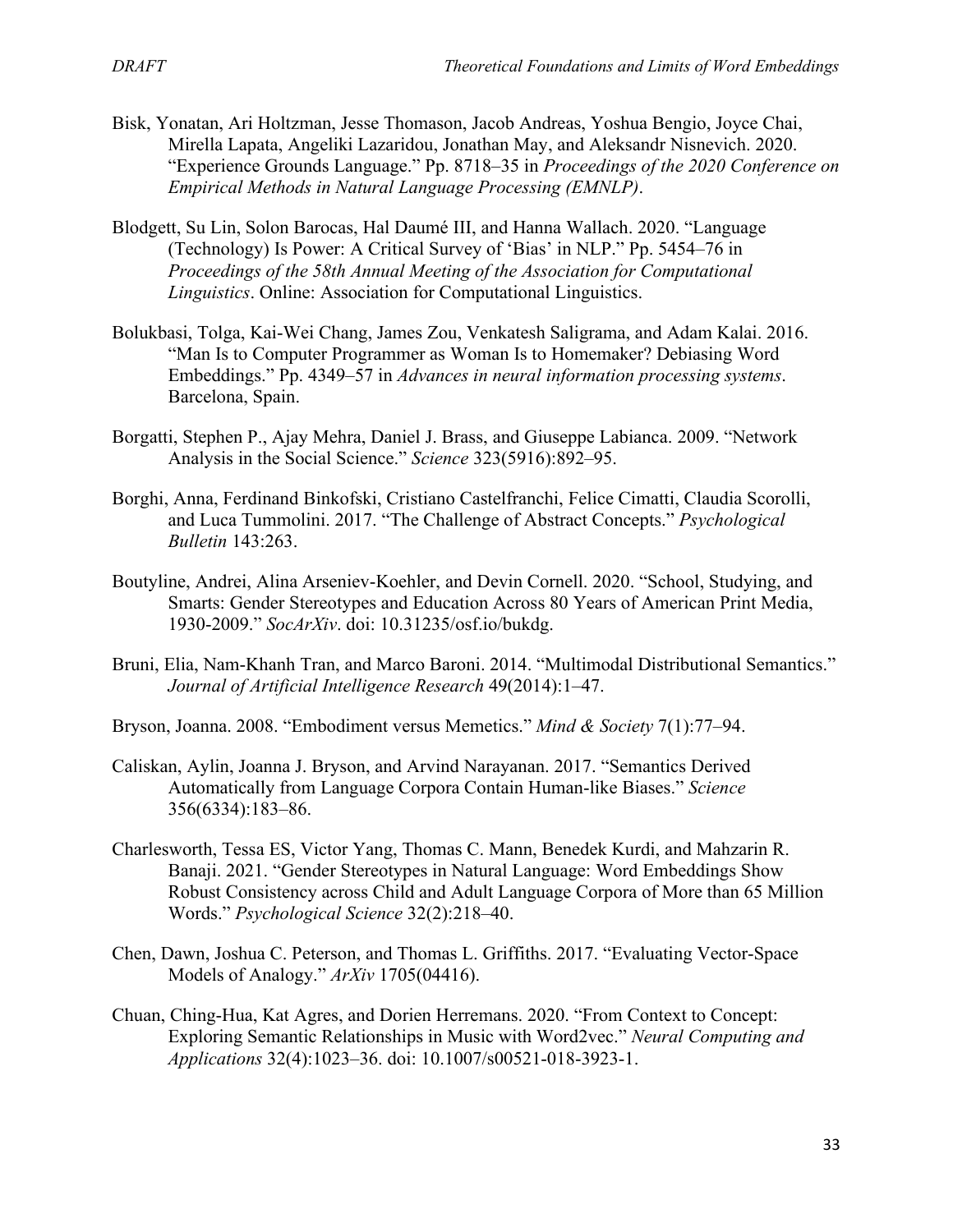- Craib, I. 1992. "The Word as a Logical Pattern: An Introduction to Structuralism." Pp. 131–48 in *Modern Social Theory*. St Martin's Press.
- Devlin, Jacob, Ming-Wei Chang, Kenton Lee, and Kristina Toutanova. 2019. "Bert: Pre-Training of Deep Bidirectional Transformers for Language Understanding." Pp. 4171–86 in *NAACL-HLT*.
- DiMaggio, Paul. 1997. "Culture and Cognition." *Annual Review of Sociology* 23(1):263–87.
- Dosse, François. 1997. *History of Structuralism*. Vol. 1. Minneapolis, Minn: University of Minnesota Press.
- Ethayarajh, Kawin. 2019. "How Contextual Are Contextualized Word Representations?" in *IJCNLP*.
- Ethayarajh, Kawin, David Duvenaud, and Graeme Hirst. 2019. "Understanding Undesirable Word Embedding Associations." Pp. 1696–1705 in *Proceedings of the 57th Annual Meeting of the Association for Computational Linguistics*.
- Faruqui, Manaal, Yulia Tsvetkov, Pushpendre Rastogi, and Chris Dyer. 2016. "Problems With Evaluation of Word Embeddings Using Word Similarity Tasks." Pp. 30–35 in *Proceedings of the 1st Workshop on Evaluating Vector-Space Representations for NLP*.
- Firth, John. 1957. "A Synopsis of Linguistic Theory, 1930-1955." Pp. 1–32 in *Studies in Linguistic Analysis*. Oxford: Philological Society.
- Franco, Karlien, Dirk Geeraerts, Dirk Speelman, and Roeland Van Hout. 2019. "Concept Characteristics and Variation in Lexical Diversity in Two Dutch Dialect Areas." *Cognitive Linguistics* 30(1):205–42.
- Garg, Nikhil, Londa Schiebinger, Dan Jurafsky, and James Zou. 2018. "Word Embeddings Quantify 100 Years of Gender and Ethnic Stereotypes." *Proceedings of the National Academy of Sciences* 115(16):E3635–44.
- Geeraerts, Dirk. 2010. *Theories of Lexical Semantics*. Oxford: Oxford University Press.
- Geeraerts, Dirk, Stefan Grondelaers, and Peter Bakema. 2012. *The Structure of Lexical Variation: Meaning, Naming, and Context*. Vol. 5. Walter de Gruyter.
- Geeraerts, Dirk, and Dirk Speelman. 2010. "Heterodox Concept Features and Onomasiological Heterogeneity in Dialects." Pp. 21–40 in *Advances in cognitive sociolinguistics*. De Gruyter Mouton.
- Ghaziani, Delia, Amin Baldassarri. 2011. "Cultural Anchors and the Organization of Differences." *American Sociological Review* 76(2):179–206.
- Giddens, Anthony. 1979. *Central Problems in Social Theory: Action, Structure and Contradiction in Social Analysis*. Berkeley, CA: University of California Press.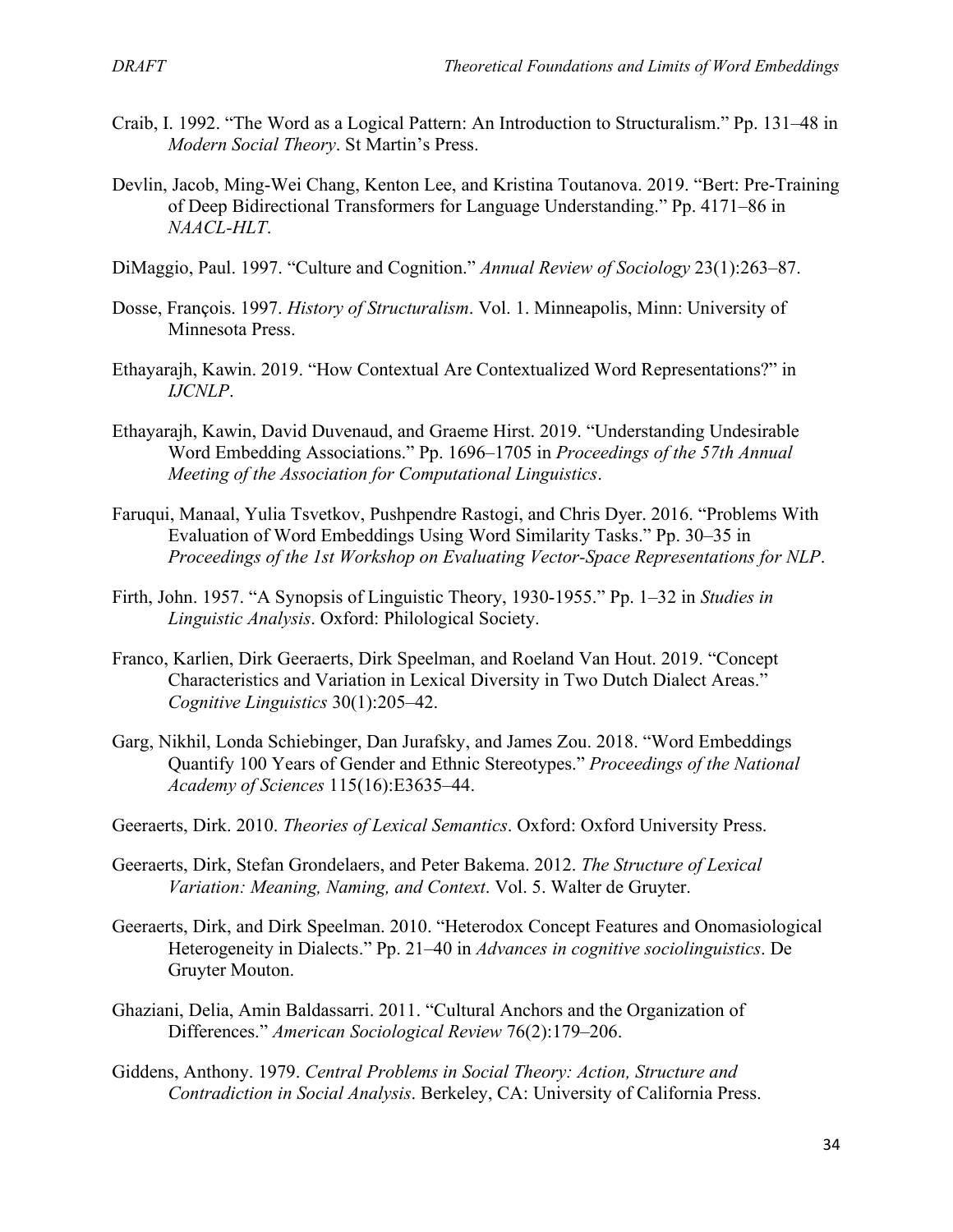- Gladkova, Anna, and Aleksandr Drozd. 2016. "Intrinsic Evaluations of Word Embeddings: What Can We Do Better?" Pp. 36–42 in *Proceedings of the 1st Workshop on Evaluating Vector-Space Representations for NLP*. Berlin, Germany: Association for Computational Linguistics.
- Goh, Gabriel, Nick Cammarata, Chelsea Voss, Shan Carter, Michael Petrov, Ludwig Schubert, Alec Radford, and Chris Olah. 2021. "Multimodal Neurons in Artificial Neural Networks." *Distill* 6(3):10.23915/distill.00030. doi: 10.23915/distill.00030.
- Grand, G., Blank, I. A., Pereira, F., & Fedorenko, E. 2018. "Semantic Projection: Recovering Human Knowledge of Multiple, Distinct Object Features from Word Embeddings." *ArXiv Preprint* 1802(01241).
- Greenwald, Anthony G., Debbie E. McGhee, and Jordan LK Schwartz. 1998. "Measuring Individual Differences in Implicit Cognition: The Implicit Association Test." *Journal of Personality and Social Psychology* 74(6):1464.
- Grover, Aditya, and Jure Leskovec. 2016. "Node2vec: Scalable Feature Learning for Networks." Pp. 855–64 in *Proceedings of the 22nd ACM SIGKDD International Conference on Knowledge Discovery and Data Mining*. San Francisco California USA: ACM.
- Günther, Fritz, Luca Rinaldi, and Marco Marelli. 2019. "Vector-Space Models of Semantic Representation from a Cognitive Perspective: A Discussion of Common Misconceptions." *Perspectives on Psychological Science* 14(6):1006–33.
- Haidt, Jonathan, and Craig Joseph. 2004. "Intuitive Ethics: How Innately Prepared Intuitions Generate Culturally Variable Virtues." *Daedalus* 133(4):55–66.
- Hamilton, William L., Jure Leskovec, and Dan Jurafsky. 2016. "Diachronic Word Embeddings Reveal Statistical Laws of Semantic Change." Pp. 1489–1501 in *Proceedings of the 54th Annual Meeting of the Association for Computational Linguistics (Volume 1: Long Papers)*. Association for Computational Linguistics.
- Hamilton, William, Jure Leskovec, and Dan Jurafsky. 2016. *Proceedings of the 54th Annual Meeting of the Association for Computational Linguistics* 1:1489–1501.
- Harris, Zellig. 1954. "Distributional Structure." *Word* 10(2–3):146–62.
- Hu, Tianran, Ruihua Song, Maya Abtahian, Philip Ding, Xing Xie, and Jiebo Luo. 2017. "A World of Difference: Divergent Word Interpretations among People." in *Proceedings of the International AAAI Conference on Web and Social Media*. Vol. 11.
- Joas, H., and W. Knobl. 2009. "Structuralism and Poststructuralism." Pp. 339–70 in *Social Theory: Twenty Introductory Lectures*. Cambridge University Press.
- Jones, Jason, Amin Ruhul Mohammad, Jessica Kim, and Steven Skiena. 2020. "Stereotypical Gender Associations in Language Have Decreased Over Time." *Sociological Science*  $7:1-35.$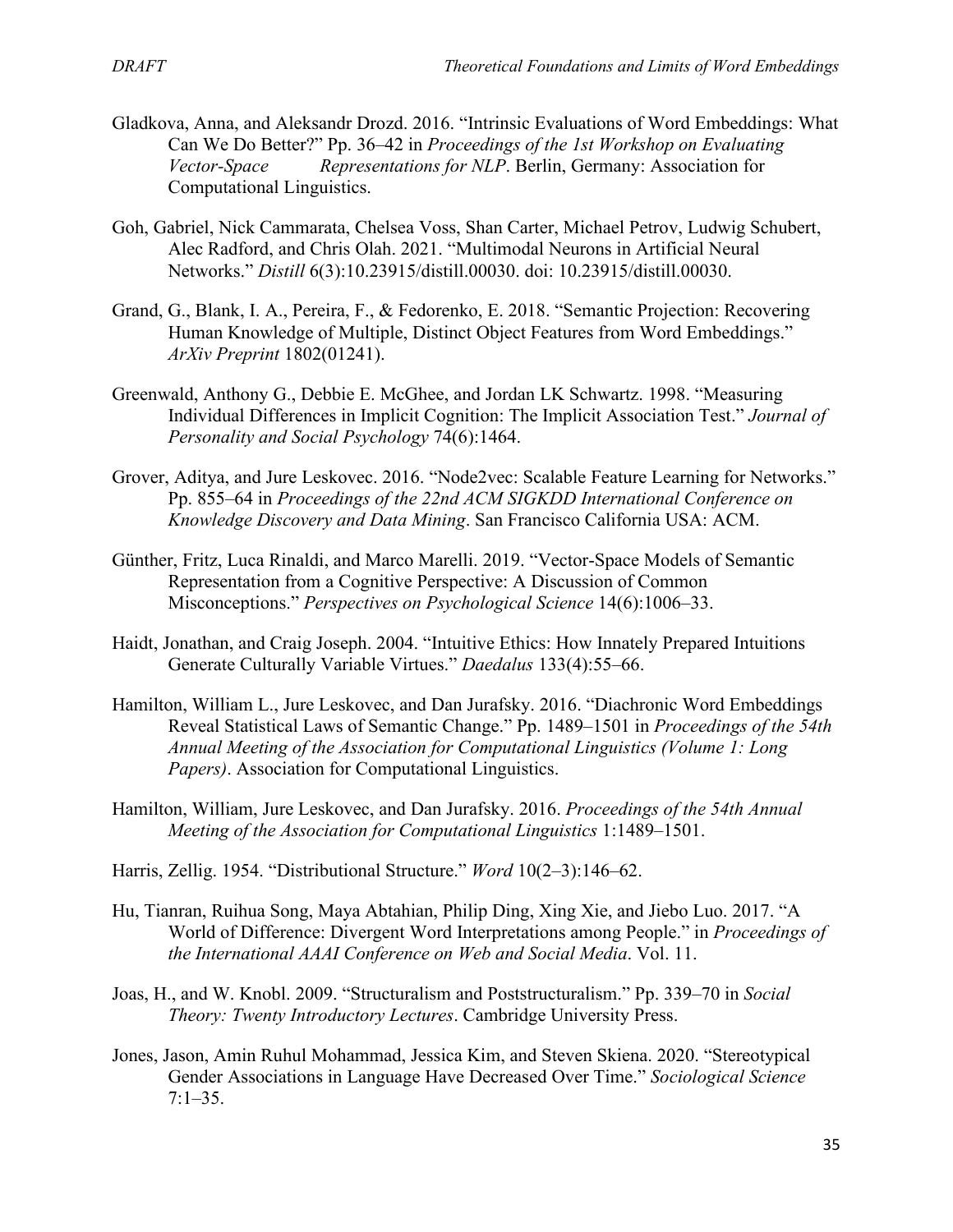- Joseph, Kenneth, and Jonathan Morgan. 2020. *When Do Word Embeddings Accurately Reflect Surveys on Our Beliefs About People?*
- Kim, Yoon, Yi-I. Chiu, Kentaro Hanaki, Darshan Hegde, and Slav Petrov. 2014. "Temporal Analysis of Language through Neural Language Models." Pp. 61–65 in *Proceedings of the ACL 2014 Workshop on Language Technologies and Computational Social Science*. Baltimore, MD, USA: Association for Computational Linguistics.
- Kozlowski, Austin C., Matt Taddy, and James A. Evans. 2019. "The Geometry of Culture: Analyzing the Meanings of Class through Word Embeddings." *American Sociological Review* 84(5). doi: 10.1177/0003122419877135.
- Kutuzov, Andrey, Lilja Øvrelid, Terrence Szymanski, and Erik Velldal. 2018. "Diachronic Word Embeddings and Semantic Shifts: A Survey." *ArXiv:1806.03537 [Cs]*.
- Lakoff, George, and Mark Johnson. 2008. *Metaphors We Live By*. University of Chicago press.
- Lévi-Strauss, Claude. 1963. *Structural Anthropology*. New York, London: Basic Books.
- Li, Lucy, and Jon Gauthier. 2017. "Are Distributional Representations Ready for the Real World? Evaluating Word Vectors for Grounded Perceptual Meaning." *ArXiv Preprint* 1705(11168).
- Martin, John Levi. 2010. "Life's a Beach but You're an Ant, and Other Unwelcome News for the Sociology of Culture." *Poetics* 38(2):229–44.
- Merton, Robert K. 1948. "The Bearing of Empirical Research on Sociological Theory." *American Sociological Review* 13(5):505–15.
- Mikolov, Tomas, Kai Chen, Greg Corrado, and Jeffrey Dean. 2013. "Efficient Estimation of Word Representations in Vector Space."
- Mikolov, Tomas, Ilya Sutskever, Kai Chen, Greg S. Corrado, and Jeff Dean. 2013. "Distributed Representations of Words and Phrases and Their Compositionality." *Advances in Neural Information Processing Systems* 3111–19.
- Mohr, John. 1998. "Measuring Meaning Structures." *Annual Review of Sociology* 24(1):345–70.
- Mohr, John, Chris Bail, Margaret Frye, Jennifer Lena, Omar Lizardo, Terence McDonnell, Ann Mische, Iddo Tavory, and Frederick Wherry. 2020. *Measuring Culture*. New York: Columbia University Press.
- Moseley, Rachel, Francesca Carota, Olaf Hauk, Bettina Mohr, and Friedemann Pulvermüller. 2012. "A Role for the Motor System in Binding Abstract Emotional Meaning." *Cerebral Cortex* 22(7):1634–47. doi: 10.1093/cercor/bhr238.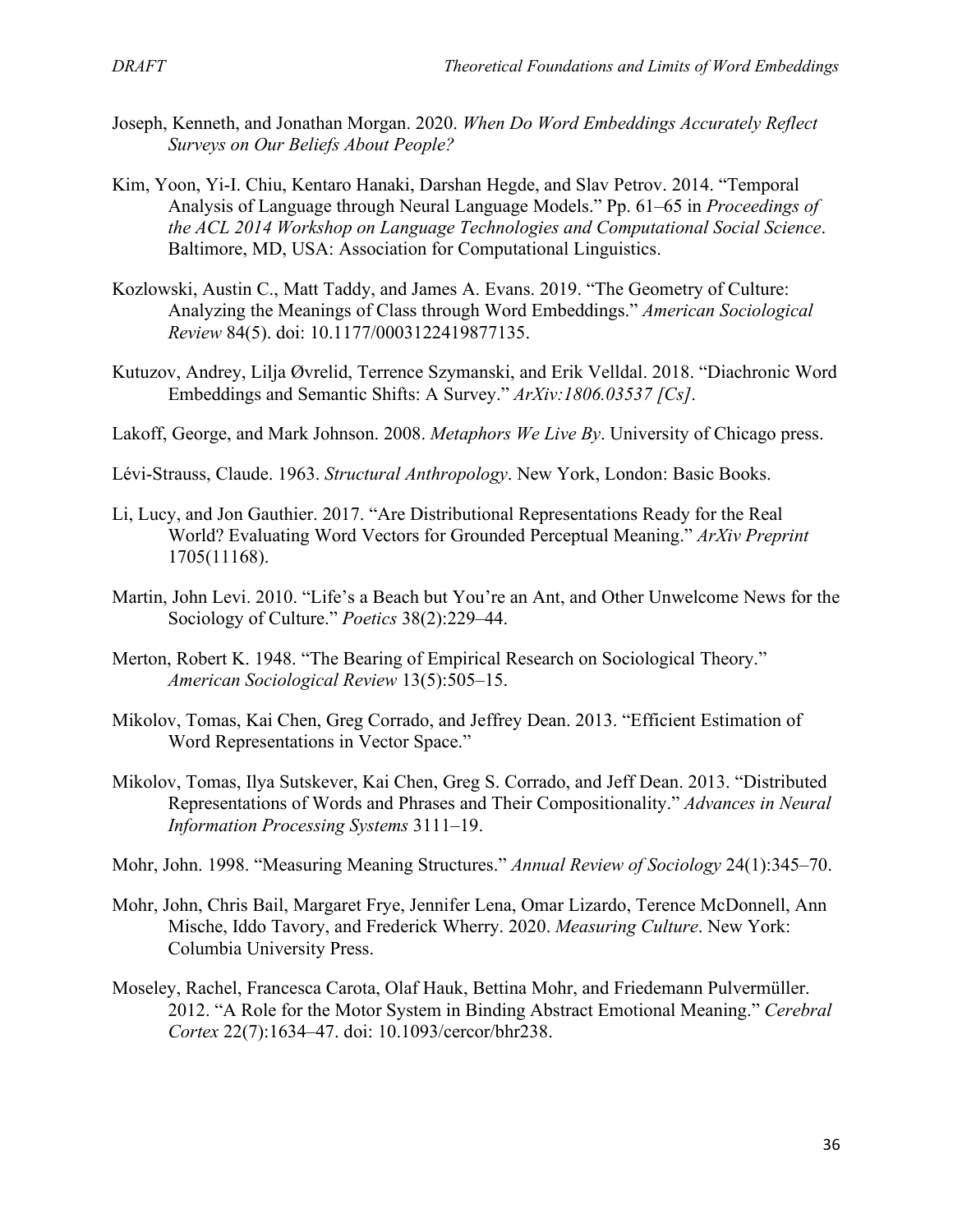- Neelakantan, Arvind, Jeevan Shankar, Alexandre Passos, and Andrew McCallum. 2015. "Efficient Non-Parametric Estimation of Multiple Embeddings per Word in Vector Space." *ArXiv Preprint* 1504(06654).
- Nelson, Laura K. 2021. "Leveraging the Alignment between Machine Learning and Intersectionality: Using Word Embeddings to Measure Intersectional Experiences of the Nineteenth Century US South." *Poetics* 101539.
- Nickel, Maximillian, and Kiela Kiela. 2017. "Poincaré Embeddings for Learning Hierarchical Representations." Pp. 6338–47 in *Advances in neural information processing systems*.
- Peirsman, Yves, Dirk Geeraerts, and Dirk Speelman. 2010. "The Automatic Identification of Lexical Variation between Language Varieties." *Natural Language Engineering* 16(4):469–91.
- Pennington, Jeffrey, Richard Socher, and Christopher Manning. 2014. "Glove: Global Vectors for Word Representation." Pp. 1532–43 in *Conference on empirical methods in natural language processing (EMNLP)*.
- Peters, Matthew E., Mark Neumann, Luke Zettlemoyer, and Wen-tau Yih. 2018. "Dissecting Contextual Word Embeddings: Architecture and Representation." *ArXiv:1808.08949 [Cs]*.
- Peters, Matthew, Mark Neumann, Mohit Iyyer, Matt Gardner, Christopher Clark, Kenton Lee, and Luke Zettlemoyer. 2018. "Deep Contextualized Word Representations." Pp. 2227–37 in.
- Pulvermüller, Friedemann. 2013. "How Neurons Make Meaning: Brain Mechanisms for Embodied and Abstract-Symbolic Semantics." *Trends in Cognitive Sciences* 17(9):458– 70. doi: 10.1016/j.tics.2013.06.004.
- Quiroga, R. Quian, Leila Reddy, Gabriel Kreiman, Christof Koch, and Itzhak Fried. 2005. "Invariant Visual Representation by Single Neurons in the Human Brain." *Nature* 435(7045):1102–7.
- Radford, Alec, Jong Wook Kim, Chris Hallacy, Aditya Ramesh, Gabriel Goh, Sandhini Agarwal, Girish Sastry, Amanda Askell, Pamela Mishkin, Jack Clark, Gretchen Krueger, and Ilya Sutskever. 2021. "Learning Transferable Visual Models From Natural Language Supervision." *ArXiv:2103.00020 [Cs]*.
- Robinson, Justyna A. 2010. "Awesome Insights into Semantic Variation." Pp. 85–110 in *Advances in cognitive sociolinguistics*. De Gruyter Mouton.
- Rong, Xin. 2014. "Word2Vec Parameter Learning Explained." *ArXiv* 1411–2738.
- Roy, Deb. 2005. "Grounding Words in Perception and Action: Computational Insights." *Trends in Cognitive Sciences* 9:389–96.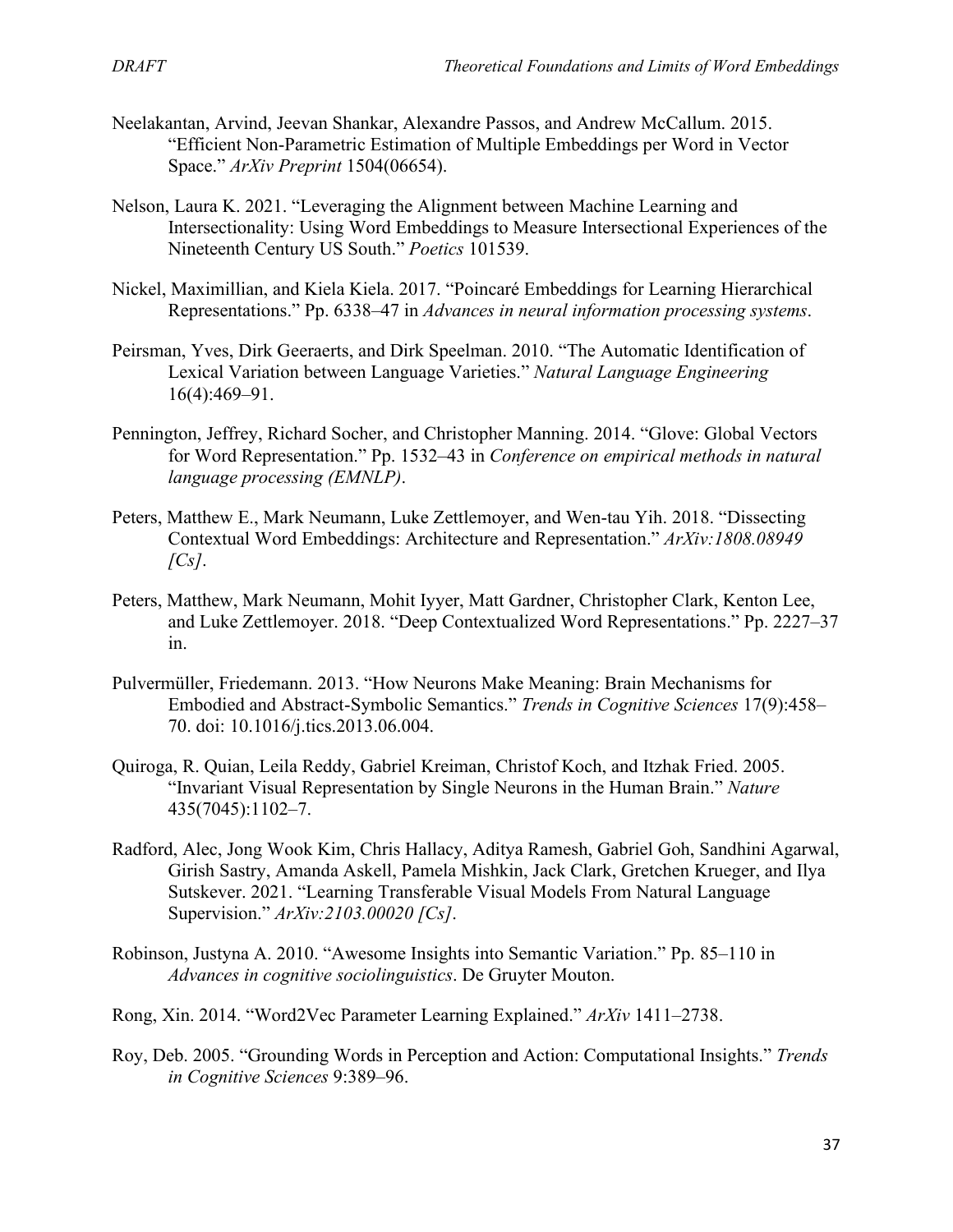- Sagi, Eyal, and Morteza Dehghani. 2014. "Measuring Moral Rhetoric in Text." *Social Science Computer Review* 32(2):132–44.
- Sahlgren, Magnus. 2008. "The Distributional Hypothesis." *Italian Journal of Disability Studies* 20:33–53.
- Sewell Jr, William H. 1992. "A Theory of Structure: Duality, Agency, and Transformation." *American Journal of Sociology* 98(1):1–29.
- Sewell, W. H. 2005. "The Concept(s) of Culture." Pp. 152–74 in *The Logics of History*. University of Chicago Press.
- Shah, Deven Santosh, H. Andrew Schwartz, and Dirk Hovy. 2020. "Predictive Biases in Natural Language Processing Models: A Conceptual Framework and Overview." Pp. 5248–64 in *Proceedings of the 58th Annual Meeting of the Association for Computational Linguistics*. Online: Association for Computational Linguistics.
- Smith, Linda, and Michael Gasser. 2005. "The Development of Embodied Cognition: Six Lessons from Babies." *Artificial Life* 11(1–2):13–29.
- Sperber, Dan. 1985. "Anthropology and Psychology: Towards an Epidemiology of Representations." *Man* 73–89.
- Stoltz, Dustin. 2019. "Becoming a Dominant Misinterpreted Source: The Case of Ferdinand de Saussure in Cultural Sociology." *Journal of Classical Sociology* 0(0):1–22.
- Stoltz, Dustin S., and Marshall A. Taylor. 2021. "Cultural Cartography with Word Embeddings." *Poetics* 101567.
- Stoltz, Dustin, and Marshall Taylor. 2019. "Concept Mover's Distance: Measuring Concept Engagement via Word Embeddings in Texts." *Journal of Computational Social Science* 2(2):293–313.
- Stoltz, Dustin, and Marshall Taylor. 2020. "Cultural Cartography with Word Embeddings." *ArXiv Preprint* 2007.04508:1–70.
- Swidler, Ann. 1986. "Culture in Action: Symbols and Strategies." *American Sociological Review* 51:273–86.
- Swidler, Ann. 2013. *Talk of Love: How Culture Matters*. University of Chicago Press.
- Taylor, Marshall A., and Dustin S. Stoltz. 2021. "Integrating Semantic Directions with Concept Mover's Distance to Measure Binary Concept Engagement." *Journal of Computational Social Science* 4(1):231–42.
- Taylor, Marshall, and Dustin Stoltz. 2020. "Concept Class Analysis: A Method for Identifying Cultural Schemas in Texts." *Sociological Science* 7:544–69.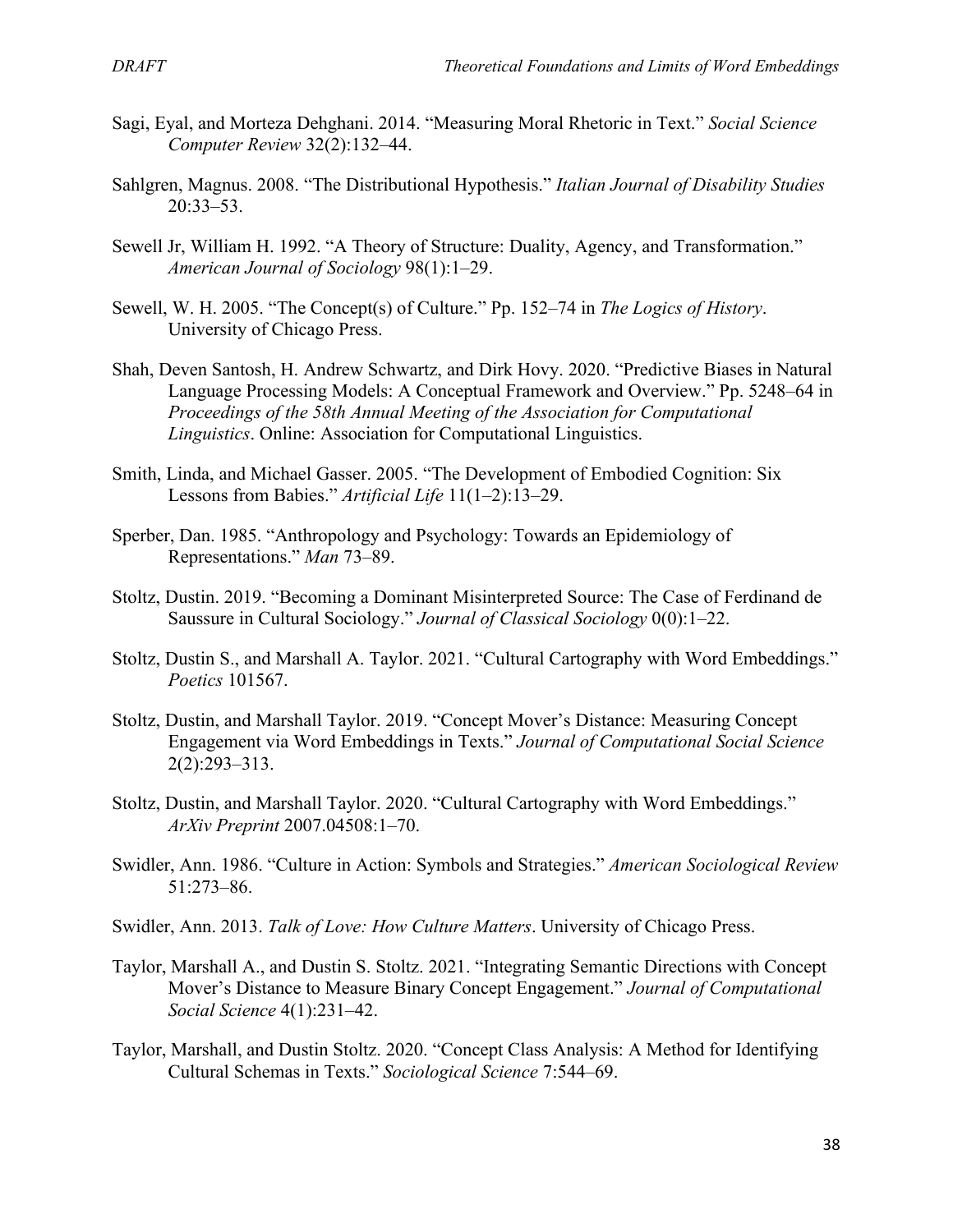- Tenney, Ian, Patrick Xia, Berlin Chen, Alex Wang, Adam Poliak, R. Thomas McCoy, Najoung Kim, Benjamin Van Durme, Samuel R. Bowman, Dipanjan Das, and Ellie Pavlick. 2019. "What Do You Learn from Context? Probing for Sentence Structure in Contextualized Word Representations." *ArXiv:1905.06316 [Cs]*.
- Vijayakumar, Ashwin K., Ramakrishna Vedantam, and Devi Parikh. 2017. "Sound-Word2Vec: Learning Word Representations Grounded in Sounds." *ArXiv:1703.01720 [Cs]*.
- Wang, Yuxuan, Yutai Hou, Wanxiang Che, and Ting Liu. 2020. "From Static to Dynamic Word Representations: A Survey." *International Journal of Machine Learning and Cybernetics* 11(7):1611–30. doi: 10.1007/s13042-020-01069-8.
- Yakin, Halina Sendera Mohd, and Andreas Totu. 2014. "The Semiotic Perspectives of Peirce and Saussure: A Brief Comparative Study." *Procedia-Social and Behavioral Sciences* 155:4– 8.